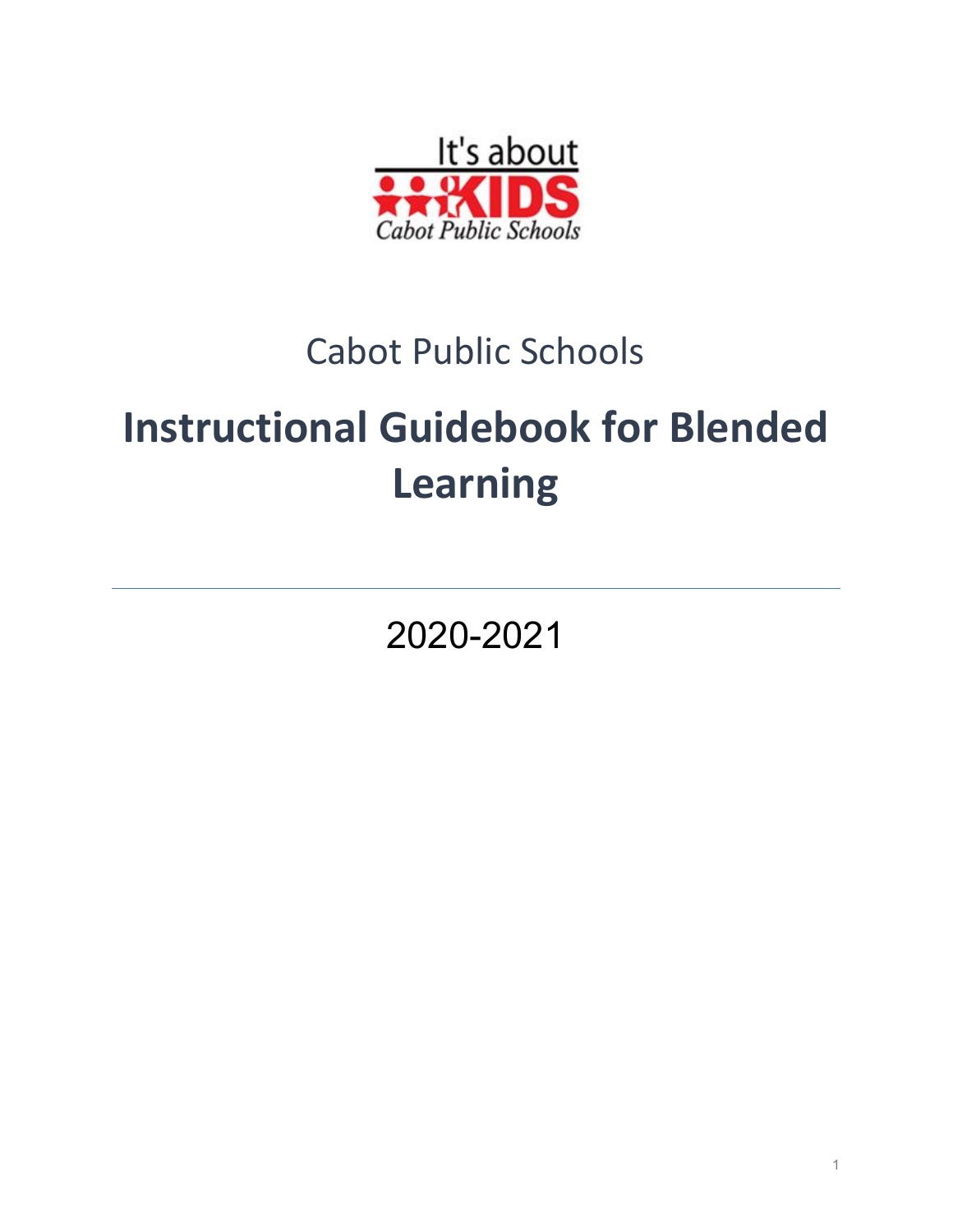# STUDENT [LEARNING](#page-2-0)

PLAN A: Blended [Learning](#page-3-0)

PLAN B: Blended [Learning](#page-8-0) - Remote

PLAN C: Blended [Learning](#page-13-0) - Remote Learning Start to Year

K-6 [Teachers:](#page-18-0) plan by plan

7-12 [Teachers:](#page-22-0) plan by plan

Pre-K [Teachers:](#page-27-0) plan by plan

Specialty Area [Teachers:](#page-30-0) plan by plan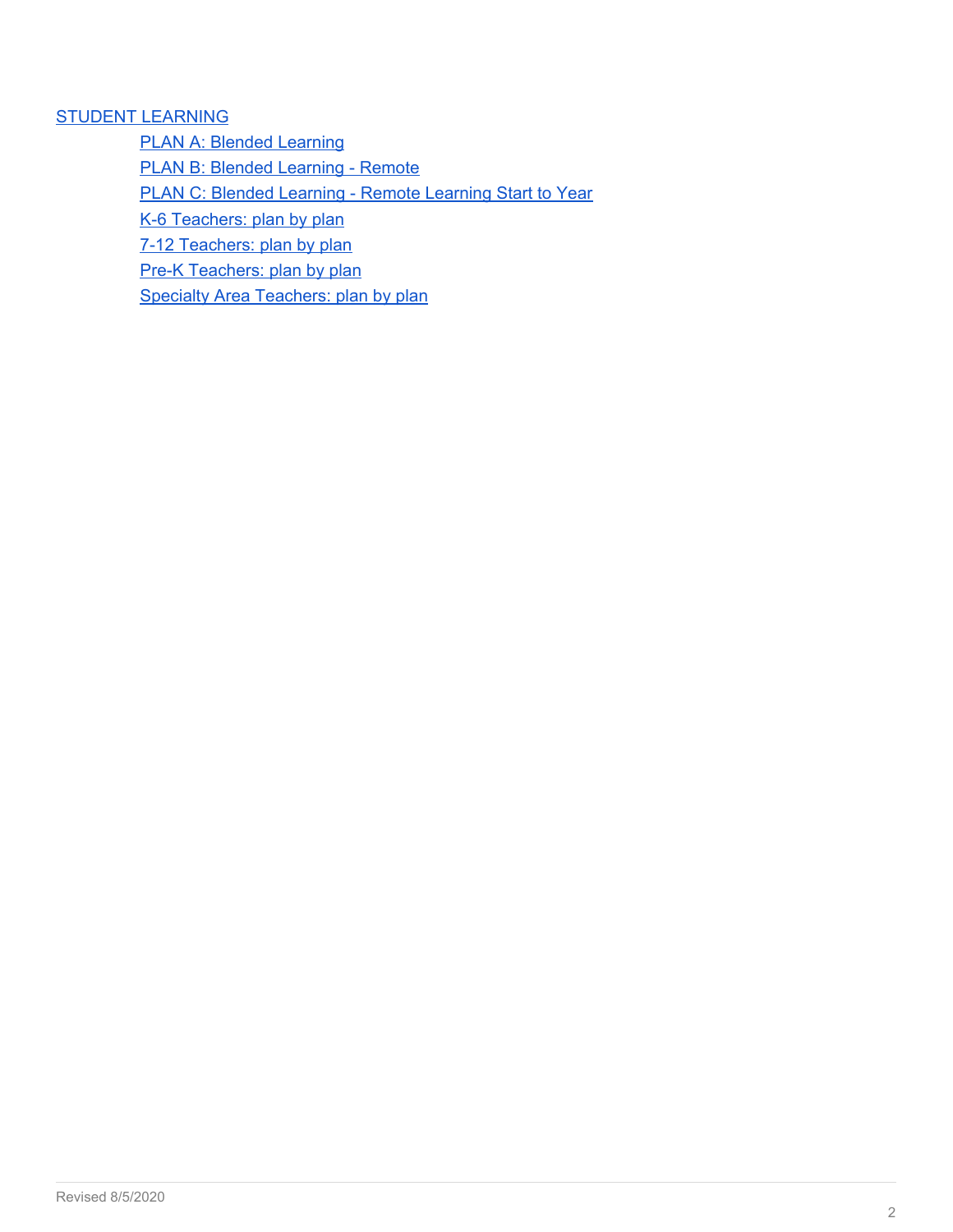# <span id="page-2-0"></span>**STUDENT LEARNING**

#### **STUDENT LEARNING: Instructional Planning**

As we start this school year, we will need to consider support for students and teachers in two different learning environments. The charts below outline the requirements for the following plans:

**Plan A:** Blended Learning, on-campus

- **Plan B:** Blended Learning, off-campus
- **Plan C:** Blended Learning, off-campus start to the year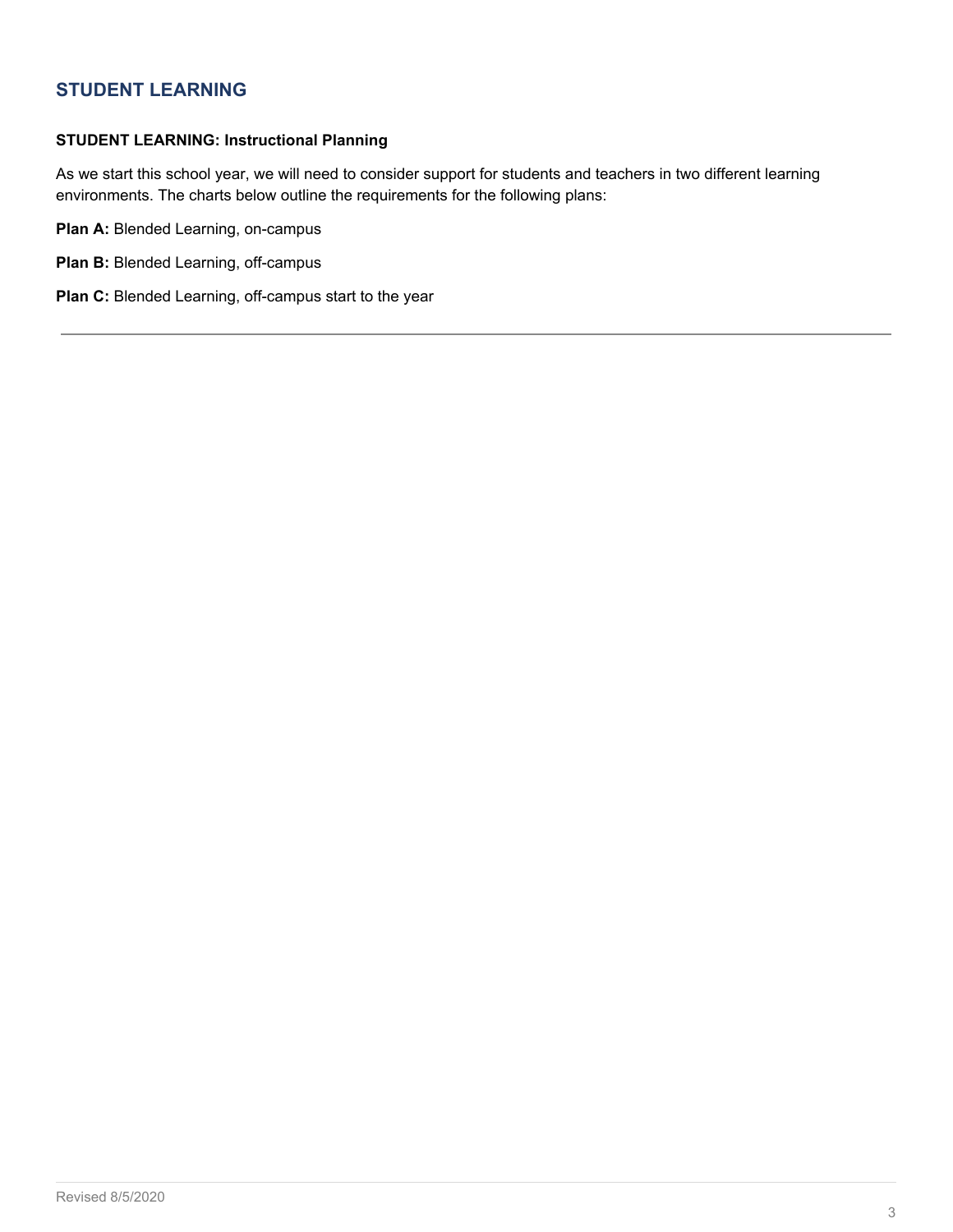# <span id="page-3-0"></span>**PLAN A: Blended Learning**

The focus for this Plan is to prepare to pivot to Plan B while traditional on-site instruction is occurring.

Key description: Face-to-Face instruction utilizing Google Classroom

| <b>Area</b>       | <b>Looks Like</b>                                                           | <b>Teacher Expectations</b>                                                                                                                                                                                                                                                                                                                                                                                                                                                                                                                                                                                                                                                                                                                                                                                                                                                                                                                                                  |
|-------------------|-----------------------------------------------------------------------------|------------------------------------------------------------------------------------------------------------------------------------------------------------------------------------------------------------------------------------------------------------------------------------------------------------------------------------------------------------------------------------------------------------------------------------------------------------------------------------------------------------------------------------------------------------------------------------------------------------------------------------------------------------------------------------------------------------------------------------------------------------------------------------------------------------------------------------------------------------------------------------------------------------------------------------------------------------------------------|
|                   |                                                                             | <b>K-6 Classroom Teachers</b>                                                                                                                                                                                                                                                                                                                                                                                                                                                                                                                                                                                                                                                                                                                                                                                                                                                                                                                                                |
| Communication     | Newsletters, Emails,<br>Phone Calls, Google Meet,<br>Google Classroom, etc. | Teachers will ask parents to sign-up for their Google<br>$\bullet$<br>Classroom updates<br>Teachers should send out bi-weekly updates<br>$\bullet$<br>(minimum 2x per month) via email<br>Teachers are encouraged to keep parent contact log<br>$\bullet$<br><b>Model Log</b>                                                                                                                                                                                                                                                                                                                                                                                                                                                                                                                                                                                                                                                                                                |
| <b>Curriculum</b> | Implementation of current<br>CPS curriculum                                 | Wit and Wisdom In-Sync, Eureka Math and/or<br>$\bullet$<br>alternate curriculum and Generation Genius utilized<br>as resources for current curriculum<br>Grade level teams will work together to create short<br>$\bullet$<br>videos (5-20 minutes) of key skills on current content<br>OR introduction of new materials<br>Videos will be uploaded to Google Classroom for<br>$\bullet$<br>students to access either as a review or to preview<br>content<br>Grade level teams should produce a minimum of 3x<br>$\bullet$<br>videos per week<br>Videos can be recorded during:<br>$\circ$<br>plan time<br>before/after school<br>during classroom instruction<br>Videos will be kept in Shared Google Drive and<br>$\bullet$<br>accessible by district<br>Videos should be focused on the "Big Rocks"<br>IIFs working on essential standards "Big<br>$\circ$<br>Rocks", nine weeks pacing, and common<br>checkpoint assessments to support<br>consistency across buildings |
| <b>Assessment</b> |                                                                             | <b>Common Checkpoint Assessments</b><br>MAP Growth will be used by classes in grades K-6<br>Map Fluency will be used in K-5                                                                                                                                                                                                                                                                                                                                                                                                                                                                                                                                                                                                                                                                                                                                                                                                                                                  |
| <b>Technology</b> | Google Classroom                                                            | Students should practice utilizing technology in the<br>ways that they will be expected to should we need to<br>pivot to remote learning.<br>Google classroom should be introduced during the<br>$\bullet$<br>first week of school                                                                                                                                                                                                                                                                                                                                                                                                                                                                                                                                                                                                                                                                                                                                           |
|                   | Chromebooks                                                                 | All students will receive a Chromebook.<br>Chromebook distribution will take place during the<br>1st week of school.<br>Schools will work with technology to develop roll-out<br>schedules.                                                                                                                                                                                                                                                                                                                                                                                                                                                                                                                                                                                                                                                                                                                                                                                  |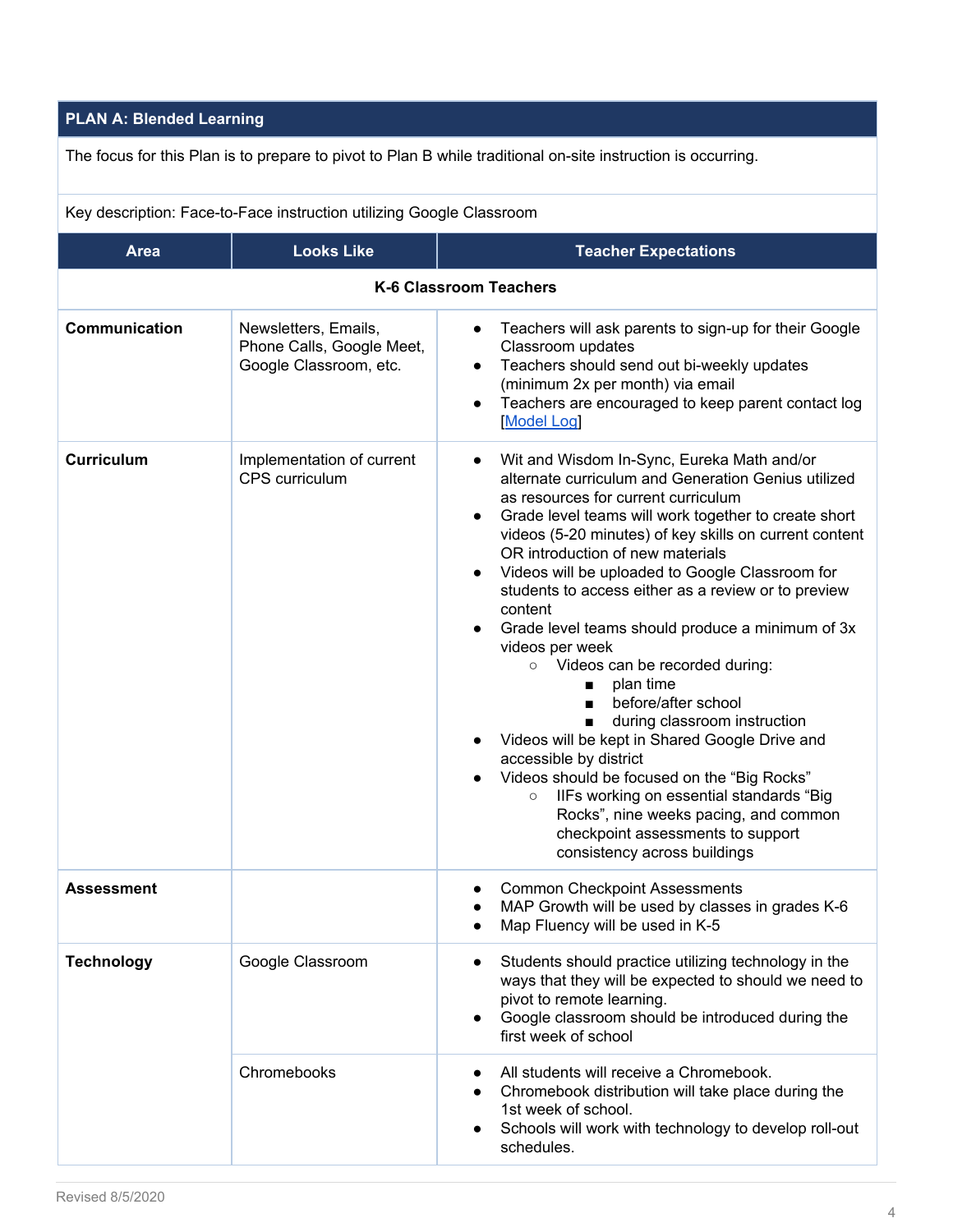|                                               |                                                                             | There will be additional (few) Chromebooks and<br>$\bullet$<br>chargers for students who forget theirs at home.                                                                                                                                                                                                                                                                                                                                                                                              |
|-----------------------------------------------|-----------------------------------------------------------------------------|--------------------------------------------------------------------------------------------------------------------------------------------------------------------------------------------------------------------------------------------------------------------------------------------------------------------------------------------------------------------------------------------------------------------------------------------------------------------------------------------------------------|
| <b>Attendance</b>                             | <b>Take Daily</b>                                                           | Taken daily using eSchool.<br>$\bullet$                                                                                                                                                                                                                                                                                                                                                                                                                                                                      |
| Learning<br><b>Management System</b><br>(LMS) | Google Classroom                                                            | All students K-12 will use Google Classroom as their<br>learning platform                                                                                                                                                                                                                                                                                                                                                                                                                                    |
| <b>SPED</b>                                   |                                                                             | SPED staff will follow the guidelines of the building<br>$\bullet$<br>administrator. If there are specific guidelines or<br>directions that would deviate from this, Mrs. Ward will<br>notify those staff members.                                                                                                                                                                                                                                                                                           |
| <b>First Days of School</b>                   | Key items to be<br>handled/taught                                           | Chromebook Introduction<br>Social Media Guidelines<br>Norms of Online Meeting<br>Google Classroom introduction<br>Build relationships!!!!                                                                                                                                                                                                                                                                                                                                                                    |
|                                               |                                                                             | $7 - 12$                                                                                                                                                                                                                                                                                                                                                                                                                                                                                                     |
| Communication                                 | Newsletters, Emails,<br>Phone Calls, Google Meet,<br>Google Classroom, etc. | Teachers will ask parents to sign-up for their Google<br>$\bullet$<br>Classroom updates<br>Teachers must send out updates via email at least 1x<br>$\bullet$<br>month.<br>Teachers are encouraged to keep parent contact log<br>Model Log<br>Teachers must provide a syllabus of their course to<br>students/guardians.<br>Should also be available on Google<br>$\circ$<br>classroom/website                                                                                                                |
| <b>Curriculum</b>                             | Implementation of current<br>CPS curricula                                  | Subject-area PLCs will work together to create short<br>$\bullet$<br>videos (5-15 minutes) of current content to upload to<br>Google Classroom for students to access either as a<br>review or to preview content<br>PLCs should produce a minimum of 1x videos per<br>week<br>Videos can be recorded during:<br>$\circ$<br>plan time<br>before/after school<br>$\blacksquare$<br>during classroom instruction<br>$\blacksquare$<br>Videos will be kept in Shared Google Drive and<br>accessible by district |
| <b>Assessment</b>                             |                                                                             | MAP Growth will be used by classes in grades 7-10<br>Common Assessments, created by PLCs, need to be<br>utilized                                                                                                                                                                                                                                                                                                                                                                                             |
| <b>Technology</b>                             | Google Classroom                                                            | Students should practice utilizing technology in the<br>ways that they will be expected to should we need to<br>pivot to remote learning.<br>Google classroom should be introduced by the 3rd<br>day of school                                                                                                                                                                                                                                                                                               |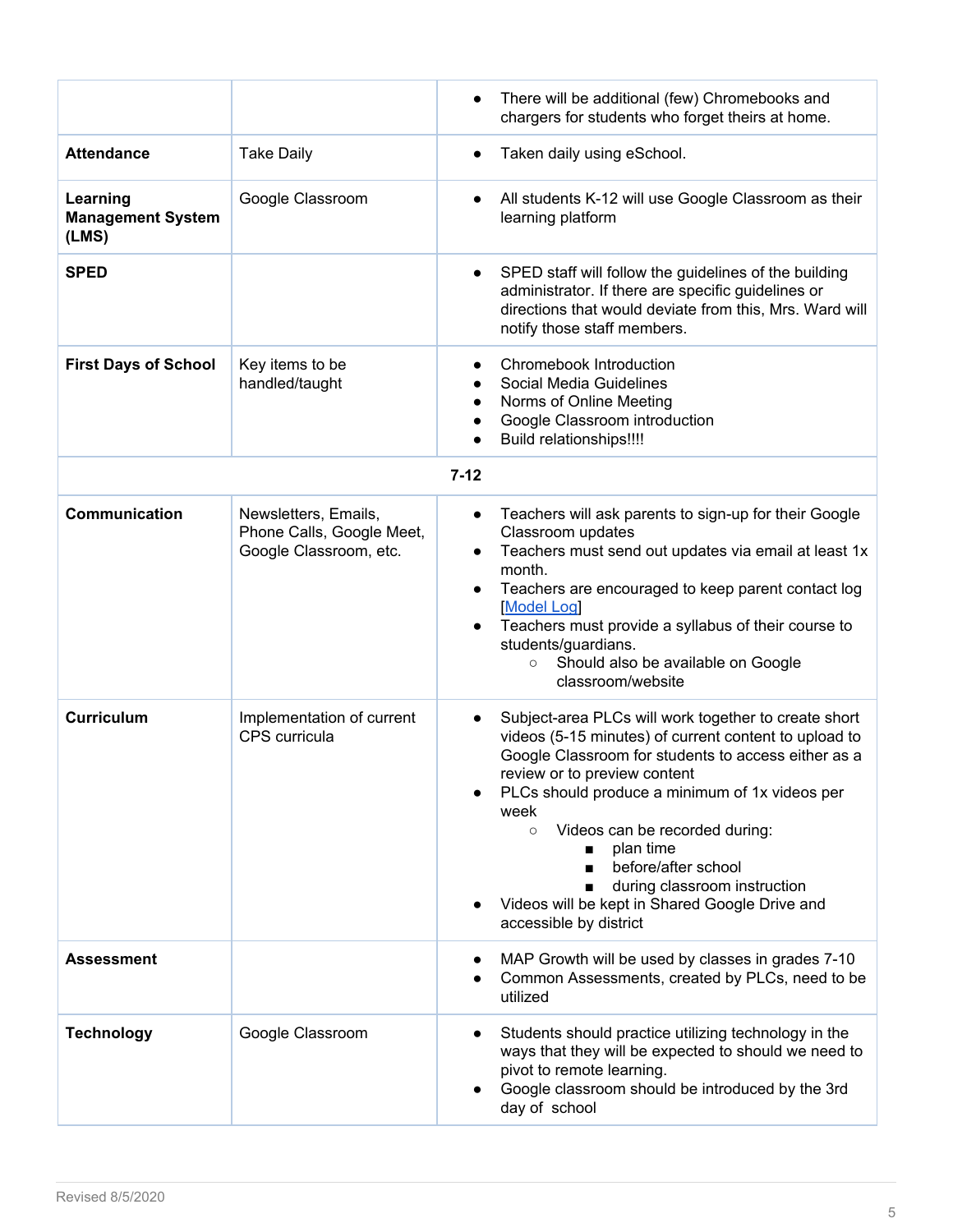|                                               | Chromebooks                                                                   | All students will receive a Chromebook.<br>Chromebook distribution will take place during the<br>$\bullet$<br>1st or 2nd week of school.<br>Schools will work with technology to develop roll-out<br>schedules.<br>There will be additional (few) Chromebooks and<br>chargers for students who forget theirs at home in<br>the media centers.                          |
|-----------------------------------------------|-------------------------------------------------------------------------------|------------------------------------------------------------------------------------------------------------------------------------------------------------------------------------------------------------------------------------------------------------------------------------------------------------------------------------------------------------------------|
|                                               | Additional digital resources                                                  | Digital textbooks, calculators, specific subject area<br>$\bullet$<br>program licenses, and other resources may be<br>utilized<br>Teachers must ensure that students are<br>$\circ$<br>comfortable with using said resources                                                                                                                                           |
| <b>Attendance</b>                             | <b>Take Daily</b>                                                             | Taken daily using eSchool.                                                                                                                                                                                                                                                                                                                                             |
| Grading                                       | Per policy                                                                    | At least one grade per week should be taken and<br>entered<br>Emphasis should be placed on grading<br>$\circ$<br>towards mastery of standards.                                                                                                                                                                                                                         |
| Learning<br><b>Management System</b><br>(LMS) | Google Classroom                                                              | All students K-12 will use Google Classroom as their<br>learning platform                                                                                                                                                                                                                                                                                              |
| <b>SPED</b>                                   |                                                                               | SPED staff will follow the guidelines of the building<br>administrator. If there are specific guidelines or<br>directions that would deviate from this, Mrs. Ward will<br>notify those staff members.                                                                                                                                                                  |
| <b>First Days of School</b>                   | Key items to be<br>handled/taught                                             | Syllabus/Course Overview<br>Chromebook Introduction/rollout<br>Social Media Guidelines<br>Norms of Online Meeting<br>Google Classroom introduction<br><b>Build relationships!!!!</b><br>$\bullet$                                                                                                                                                                      |
|                                               |                                                                               | Pre-K                                                                                                                                                                                                                                                                                                                                                                  |
| <b>Communication</b>                          | Newsletters, Emails,<br>Phone Calls, Google Meet,<br>Brightwheel, Seesaw etc. | Teachers will have families sign-up for their child's<br>Brightwheel account for classroom and school<br>updates<br>Teachers will send out weekly Newsletters via<br><b>Brightwheel</b><br>Pre-K Staff will make weekly contact with each family<br>via Brightwheel<br>Teachers are encouraged to keep parent contact log<br>(Brightwheel tracks parent communication) |
| <b>Curriculum</b>                             | Implementation of current<br>CPS curricula                                    | PLCs will work together to create short videos (5-15<br>minutes) of current content to upload to Brightwheel<br>for students to access either as a review or to<br>preview content<br>PLCs should produce a minimum of 3x videos per<br>week<br>Videos can be recorded during:<br>$\circ$<br>plan time<br>■                                                            |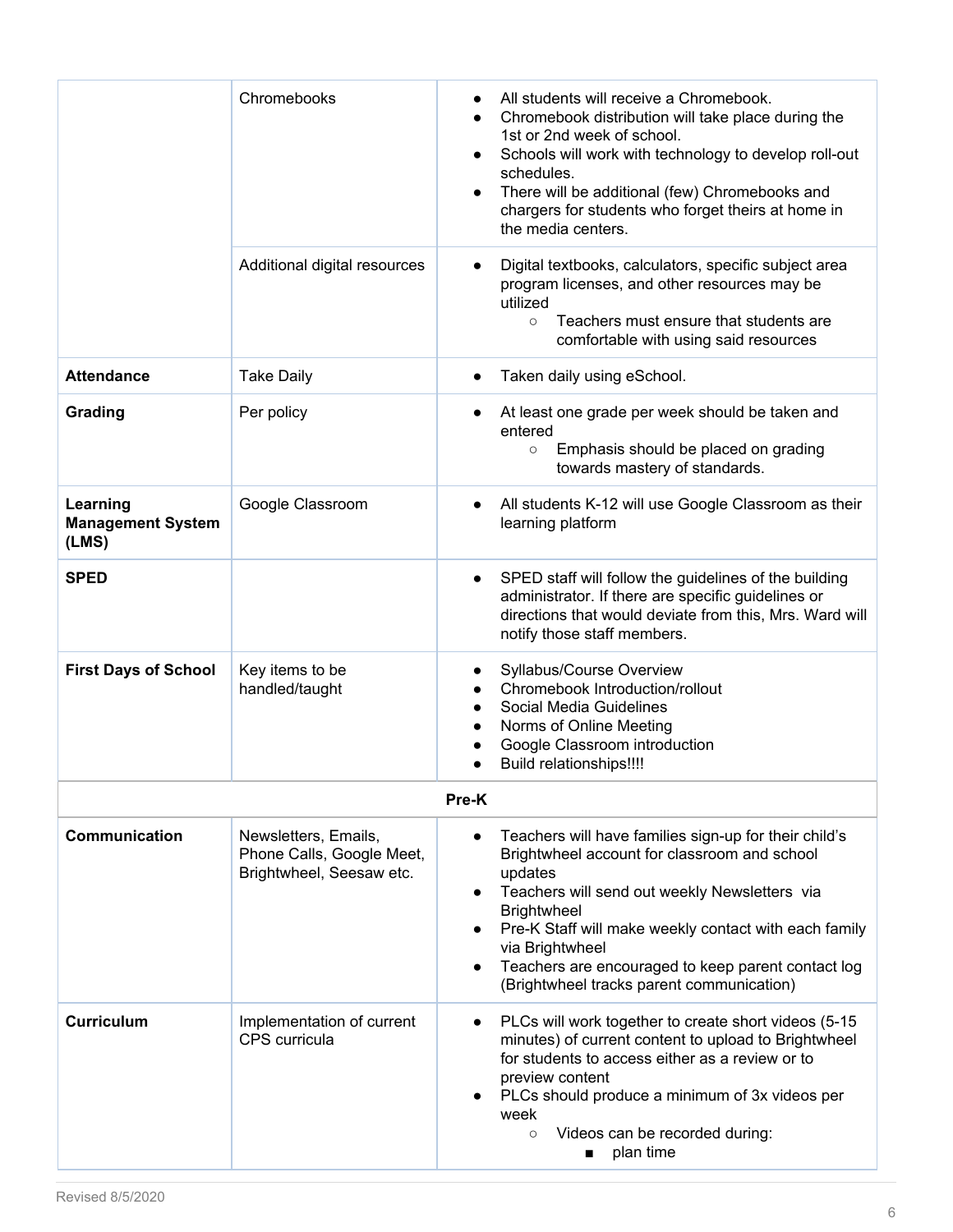|                                               |                                   | before/after school<br>during classroom instruction<br>■<br>Videos will be kept in Shared Google Drive and<br>accessible by district<br>Teachers will utilize AR Early Learning Standards<br>and Work Sampling Checklist to progress monitor<br>pre-k students.                                                          |
|-----------------------------------------------|-----------------------------------|--------------------------------------------------------------------------------------------------------------------------------------------------------------------------------------------------------------------------------------------------------------------------------------------------------------------------|
| Assessment                                    |                                   | Common Formative Assessments utilizing Work<br>Sampling using the AR Early Learning Standards.                                                                                                                                                                                                                           |
| <b>Technology</b>                             | <b>Brightwheel</b>                | Students should practice utilizing technology in the<br>ways that they will be expected to should we need to<br>pivot to remote learning.<br>Brightwheel should be introduced by the 1st day of<br>the 2nd week of school                                                                                                |
|                                               | Chromebooks                       | Pre-K students will NOT receive a Chromebook, but<br>if a family requests technology our Technology<br>Department will work to support pre-k families.<br>Chromebook distribution will take place for pre-k<br>when we go to remote learning.<br>Pre-K sites will work with technology to develop<br>roll-out schedules. |
|                                               | <b>Additional resources</b>       | Pre-K will provide hands-on resources for pre-k<br>families.<br>Teachers must ensure that students are<br>$\circ$<br>comfortable with using said resources                                                                                                                                                               |
| <b>Attendance</b>                             | <b>Take Daily</b>                 | Taken daily using Brightwheel/eSchool.                                                                                                                                                                                                                                                                                   |
| Grading                                       |                                   | Work Sampling will be documented and shared with<br>families a minimum of 2 times per year.                                                                                                                                                                                                                              |
| Learning<br><b>Management System</b><br>(LMS) | <b>Brightwheel</b>                | Pre-K families will use Brightwheel as their learning<br>platform                                                                                                                                                                                                                                                        |
| <b>SPED</b>                                   |                                   | SPED staff will follow the guidelines of the building<br>administrator. If there are specific guidelines or<br>directions that would deviate from this, Mrs. Ward will<br>notify those staff members.                                                                                                                    |
| <b>First Days of School</b>                   | Key items to be<br>handled/taught | Newsletter via Brightwheel<br>Brightwheel Introduction for Parents/rollout<br>Social Media Guidelines<br>Norms of Online Meeting<br>Build relationships!!!!                                                                                                                                                              |
|                                               |                                   | K-6 Specialty Teachers (G/T, Counseling, Activity, etc.)                                                                                                                                                                                                                                                                 |
| Subject/Areas<br><b>Specific Guidance</b>     | Director/Coordinator<br>Guidance  | Speciality area teachers will receive specific<br>guidance on curriculum, remote-learning planning<br>from their respective Directors/Coordinators.                                                                                                                                                                      |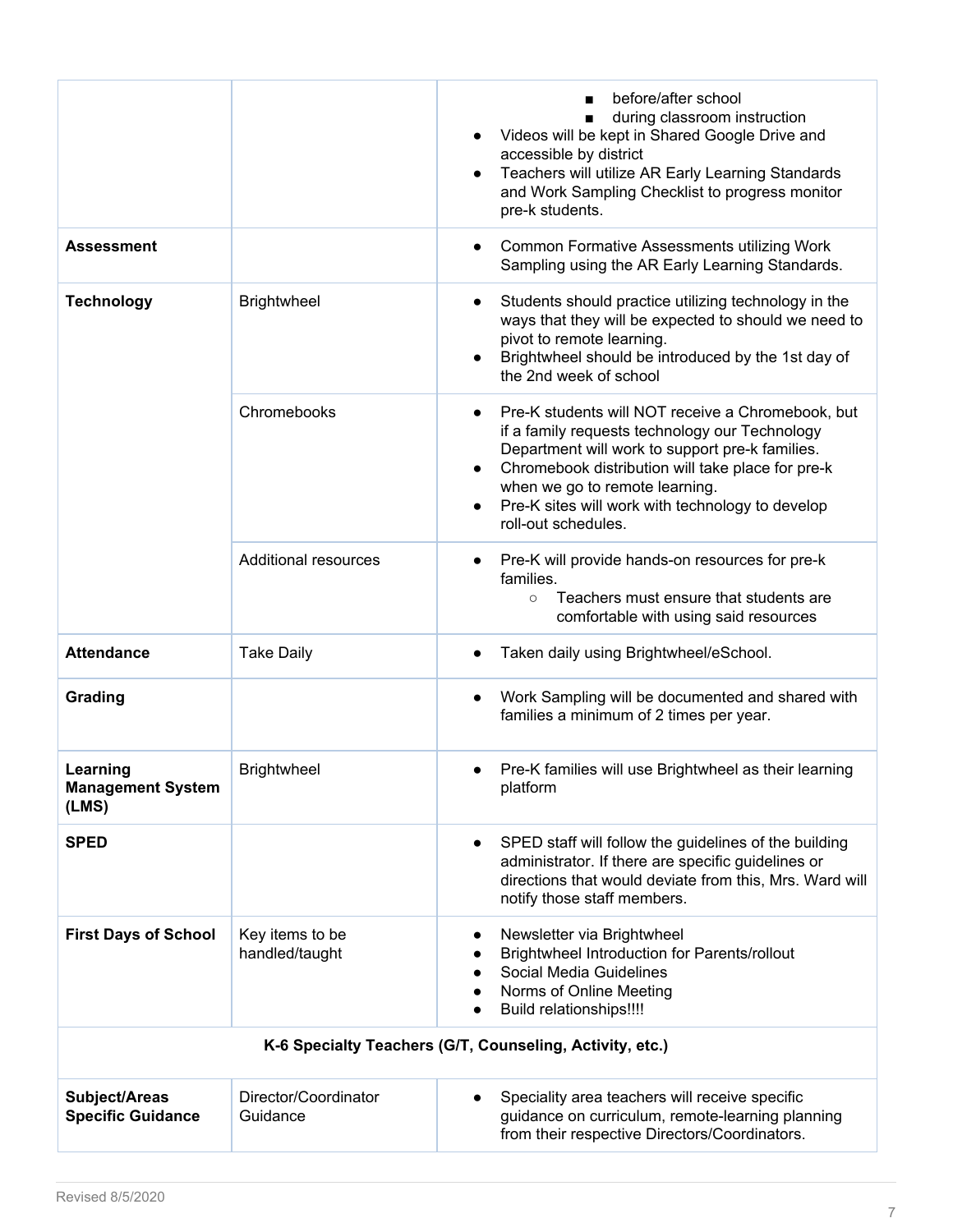| Communication                                 | Newsletters, Emails,<br>Phone Calls, Google Meet,<br>Google Classroom, etc. | Teachers will be added to each classroom teacher's<br>Google Classroom OR create their own Google<br>Classroom (G/T, SPED, & ELL.<br>Coordinators/Directors will guide this conversation)<br>Teachers should send out bi-weekly updates<br>$\bullet$<br>(minimum 2x per month) via email<br>Teachers are encouraged to keep parent contact log<br>Model Log                                                                                                                                                                                                                                       |
|-----------------------------------------------|-----------------------------------------------------------------------------|---------------------------------------------------------------------------------------------------------------------------------------------------------------------------------------------------------------------------------------------------------------------------------------------------------------------------------------------------------------------------------------------------------------------------------------------------------------------------------------------------------------------------------------------------------------------------------------------------|
| <b>Curriculum</b>                             | Implementation of current<br>CPS curriculum                                 | PLCs will work together to create short videos (5-20<br>minutes) of key skills on current content OR<br>introduction of new materials<br>Videos will be uploaded to Google Classroom for<br>students to access either as a review or to preview<br>content<br>PLCs should produce a minimum of 3x videos per<br>week<br>Videos can be recorded during:<br>$\circ$<br>plan time<br>$\blacksquare$<br>before/after school<br>$\blacksquare$<br>during classroom instruction<br>Videos will be kept in Shared Google Drive and<br>accessible by PLC<br>Videos should be focused on "the main things" |
| <b>Assessment</b>                             |                                                                             | Common Formative Assessments as applicable<br>$\bullet$<br>MAP Growth will be used by classes in grades K-10<br>$\bullet$                                                                                                                                                                                                                                                                                                                                                                                                                                                                         |
| <b>Technology</b>                             | Google Classroom                                                            | Students should practice utilizing technology in the<br>$\bullet$<br>ways that they will be expected to should we need to<br>pivot to remote learning.<br>Google classroom should be introduced during the<br>1st week of school                                                                                                                                                                                                                                                                                                                                                                  |
|                                               | Chromebooks                                                                 | All students will receive a Chromebook.<br>Chromebook distribution will take place during the<br>$\bullet$<br>1st week of school.<br>Schools will work with technology to develop roll-out<br>$\bullet$<br>schedules.<br>There will be additional (few) Chromebooks and<br>$\bullet$<br>chargers for students who forget theirs at home.                                                                                                                                                                                                                                                          |
| <b>Attendance</b>                             | <b>Take Daily</b>                                                           | N/A<br>$\bullet$                                                                                                                                                                                                                                                                                                                                                                                                                                                                                                                                                                                  |
| Learning<br><b>Management System</b><br>(LMS) | Google Classroom                                                            | All students K-12 will use Google Classroom as their<br>$\bullet$<br>learning platform                                                                                                                                                                                                                                                                                                                                                                                                                                                                                                            |
| <b>First Days of School</b>                   | Key items to be<br>handled/taught                                           | Chromebook Introduction<br>Social Media Guidelines<br>Norms of Online Meeting<br>Google Classroom introduction<br>Build relationships!!!!                                                                                                                                                                                                                                                                                                                                                                                                                                                         |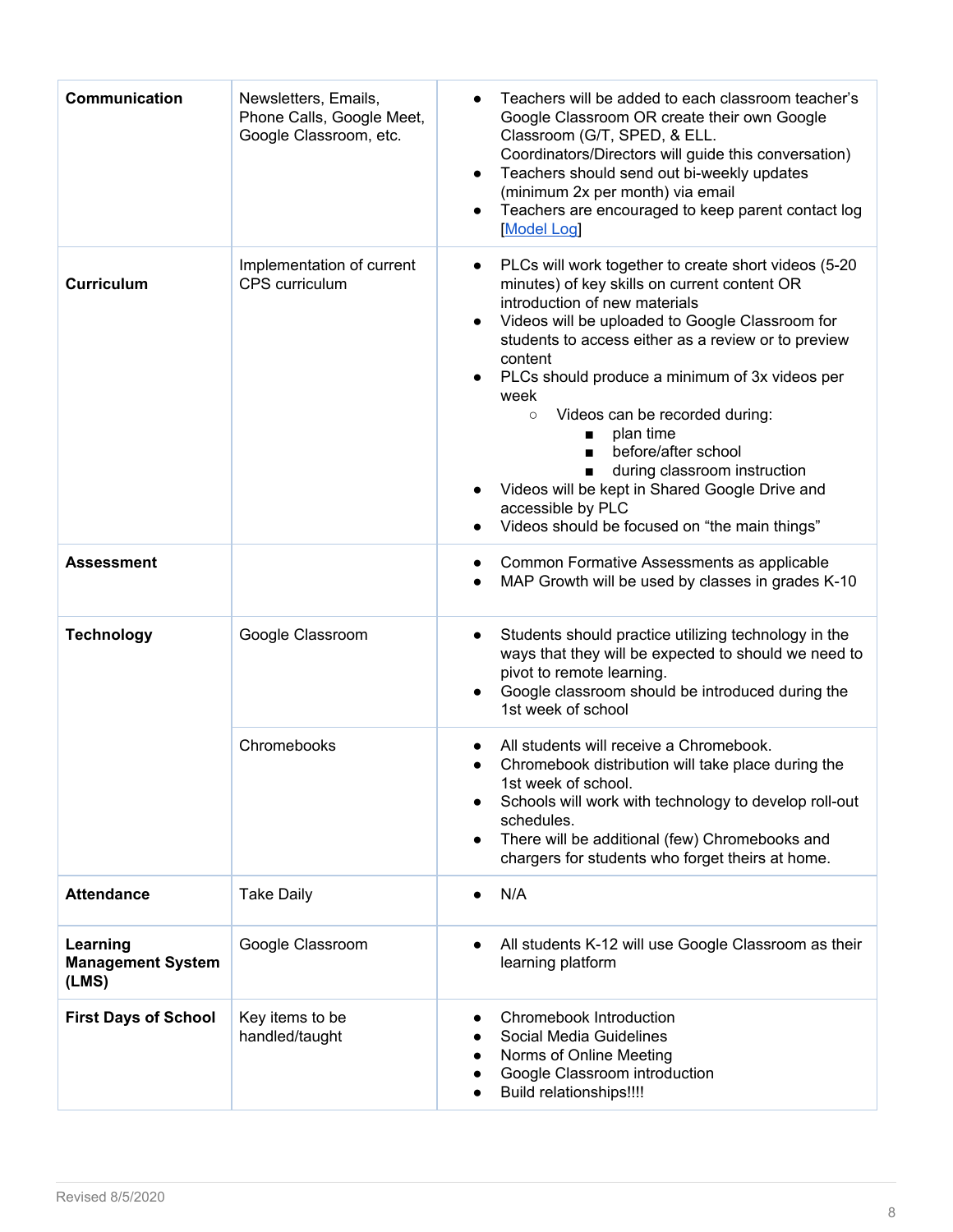#### <span id="page-8-0"></span>**PLAN B: Blended Learning - Remote**

The focus for this Plan is to continue instruction while focusing on essential skills and standards.

| Key description: Remote instruction utilizing Google Classroom. |                                                                                |                                                                                                                                                                                                                                                                                                                                                                                                                                                                                                |  |
|-----------------------------------------------------------------|--------------------------------------------------------------------------------|------------------------------------------------------------------------------------------------------------------------------------------------------------------------------------------------------------------------------------------------------------------------------------------------------------------------------------------------------------------------------------------------------------------------------------------------------------------------------------------------|--|
|                                                                 |                                                                                | <b>K-6 Classroom Teachers</b>                                                                                                                                                                                                                                                                                                                                                                                                                                                                  |  |
| <b>Communication</b>                                            | Newsletters, Emails,<br>Phone Calls, Google<br>Meet, Google<br>Classroom, etc. | Must have contact with every student 3x week<br>$\bullet$<br>Can be via any combination of Google Meet, email,<br>$\circ$<br>phone call, and other communication means.<br>Teachers must have a minimum of one Google Meet per week<br>Teachers should send out bi-weekly updates (minimum 2x per<br>$\bullet$<br>month) via email<br>Teachers will ask parents to sign-up for their Google Classroom<br>$\bullet$<br>updates<br>Teachers will keep parent and student contact log [Model Log] |  |
| <b>Curriculum</b>                                               | Implementation of<br>current CPS<br>curriculum                                 | Focus on Core subjects and essential standards<br>$\bullet$<br>Wit and Wisdom In-Sync, Eureka Math and Generation Genius<br>$\bullet$<br>utilized as resources for current curriculum<br>Instruction to be delivered through a combination of Google<br>$\bullet$<br>Meet, videos and assignments<br>IIFs working on essential standards "Big Rocks", nine weeks<br>$\bullet$<br>pacing, and common formative assessments to support<br>consistency across buildings                           |  |
| <b>Technology</b>                                               | Google Classroom                                                               | Instruction will be done via Google Classroom utilizing a<br>$\bullet$<br>combination of Google Meet, videos, and assignments                                                                                                                                                                                                                                                                                                                                                                  |  |
|                                                                 | Chromebooks                                                                    | Newsletters, Emails, Phone Calls, Google Meet, Google<br>$\bullet$<br>Classroom                                                                                                                                                                                                                                                                                                                                                                                                                |  |
| <b>Instructional</b><br>Time                                    |                                                                                | Using the survey data from the summer, a general framework of<br>$\bullet$<br>a remote schedule will be released soon.                                                                                                                                                                                                                                                                                                                                                                         |  |
| <b>Assessment</b>                                               | Formative and<br>Summative                                                     | Common Checkpoint Assessments based on essential standards<br>MAP Growth will be used by classes in grades K-6                                                                                                                                                                                                                                                                                                                                                                                 |  |
| <b>Parent Tech</b><br><b>Classes</b>                            | Online                                                                         | Google classes offered for parent to enroll in virtually<br>Video library set up for parents to access on how to navigate<br>their students Google Classroom                                                                                                                                                                                                                                                                                                                                   |  |
| <b>Attendance</b>                                               | <b>Take Daily</b>                                                              | Taken daily through participation in classroom activities,<br>$\bullet$<br>meetings, or discussions.<br>Could change based upon DESE guidance<br>$\circ$                                                                                                                                                                                                                                                                                                                                       |  |

**Learning**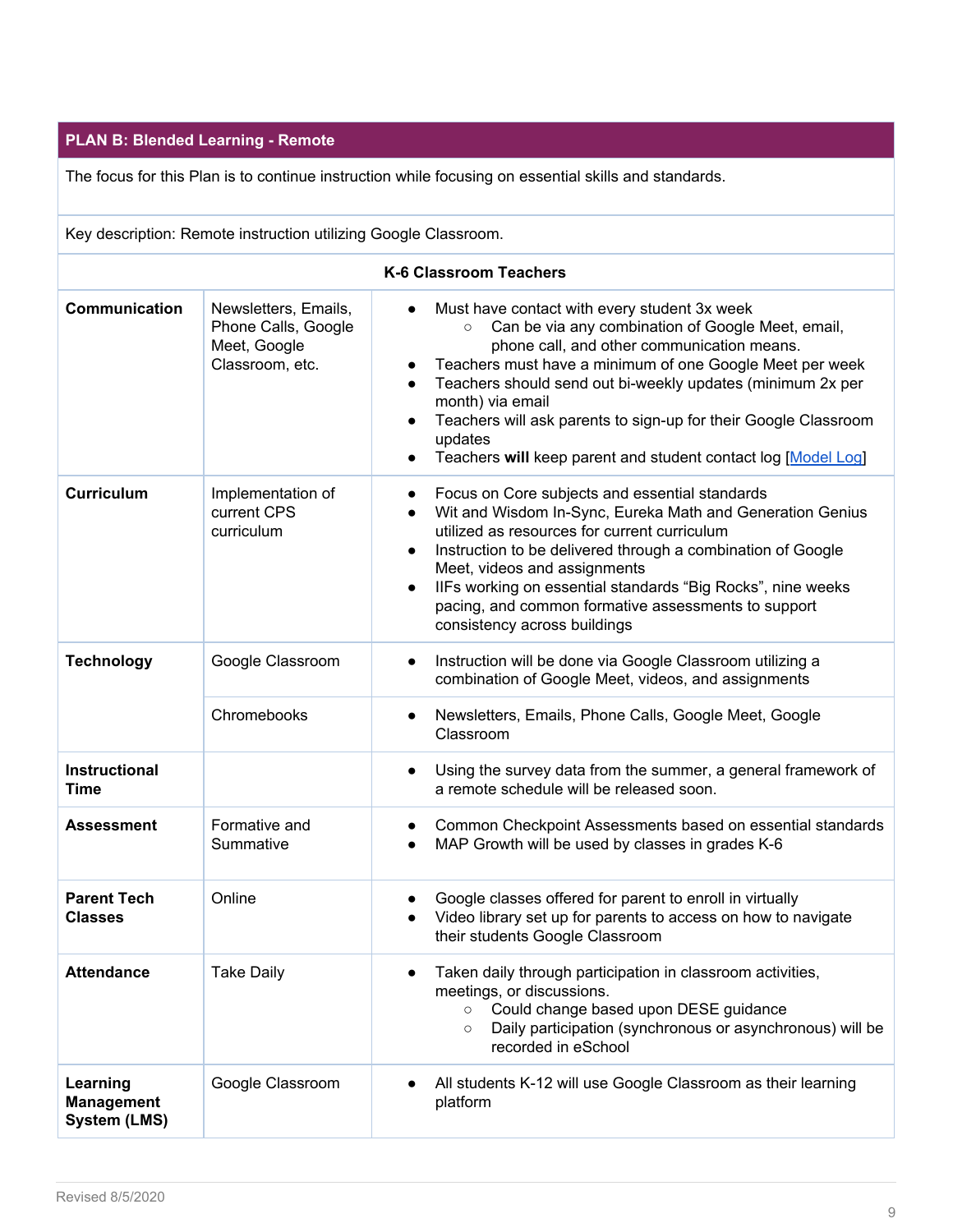| <b>SPED</b>                           |                                                                                | SPED staff will follow the guidelines of the building administrator.<br>$\bullet$<br>If there are specific guidelines or directions that would deviate<br>from this, Mrs. Ward will notify those staff members.                                                                                                                                                                                  |
|---------------------------------------|--------------------------------------------------------------------------------|--------------------------------------------------------------------------------------------------------------------------------------------------------------------------------------------------------------------------------------------------------------------------------------------------------------------------------------------------------------------------------------------------|
| <b>First Days of</b><br><b>School</b> | Key items to be<br>handled/taught                                              | Chromebook Introduction<br>$\bullet$<br>Social Media Guidelines<br>Norms of Online Meeting<br>$\bullet$<br>Google Classroom introduction<br>$\bullet$<br>Build relationships!!!!                                                                                                                                                                                                                 |
|                                       |                                                                                | $7 - 12$                                                                                                                                                                                                                                                                                                                                                                                         |
| Communication                         | Newsletters, Emails,<br>Phone Calls, Google<br>Meet, Google<br>Classroom, etc. | Teachers will ask parents to sign-up for their Google Classroom<br>$\bullet$<br>updates<br>Teachers MUST send out class updates via email, at least 1x<br>month.<br>Teachers MUST keep parent contact log [Model Log]<br>$\bullet$<br>Teachers must provide a syllabus of their course to<br>$\bullet$<br>students/guardians.<br>Should also be available on Google classroom/website<br>$\circ$ |
| <b>Curriculum</b>                     | Implementation of<br>current CPS curricula                                     | Subject-area PLCs will work together to create short videos (5-20<br>$\bullet$<br>minutes) of current content to upload to Google Classroom for<br>students to access either as a review or to preview content<br>PLCs should produce a minimum of 1x videos per week<br>$\bullet$<br>Videos will be kept in Shared Google Drive and accessible by<br>district                                   |
| <b>Technology</b>                     | Google Classroom                                                               | Students should practice utilizing technology in the ways that<br>$\bullet$<br>they will be expected to should we need to pivot to remote<br>learning.<br>Google classroom should be introduced by the 1st week of<br>school                                                                                                                                                                     |
|                                       | Chromebooks                                                                    | All students will receive a Chromebook.<br>Chromebook distribution will take place during the 1st or 2nd<br>week of school.<br>Schools will work with technology to develop roll-out schedules.<br>$\bullet$<br>There will be additional (few) Chromebooks and chargers for<br>$\bullet$<br>students who forget theirs at home in the media centers.                                             |
|                                       | Additional digital<br>resources                                                | Digital textbooks, calculators, specific subject area program<br>$\bullet$<br>licenses, and other resources may be utilized<br>Teachers must ensure that students are comfortable with<br>$\circ$<br>using said resources                                                                                                                                                                        |
| Instructional<br><b>Time</b>          | Complete Instruction<br>time allotted per week                                 | A maximum of 3 hours per week per course should be allotted<br>for:<br>Google Meet (Minimum of 1x per course per week)<br>$\circ$<br>Assignments on Google Classroom<br>$\circ$<br><b>Individual Meetings</b><br>$\circ$                                                                                                                                                                         |
| <b>Assessment</b>                     |                                                                                | MAP Growth will be used by classes in grades 7-10<br>Common Assessments, created by PLCs, need to be utilized                                                                                                                                                                                                                                                                                    |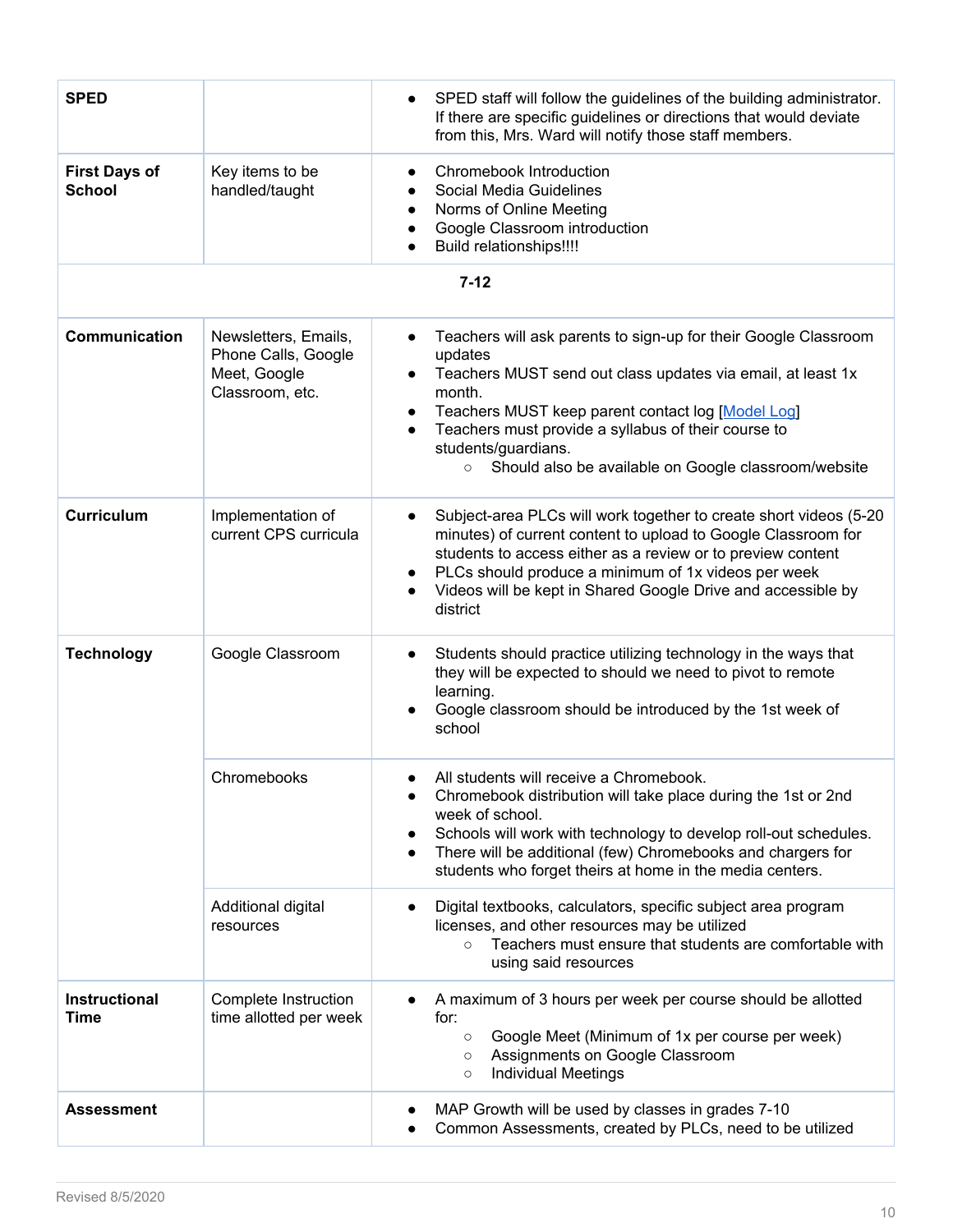| <b>Parent Tech</b><br><b>Classes</b>                 | Online                                                                            | Google classes offered for parent to enroll in virtually<br>Video library set up for parents to access on how to navigate<br>their students' Google Classroom                                                                                                                                                                                                                                                                       |
|------------------------------------------------------|-----------------------------------------------------------------------------------|-------------------------------------------------------------------------------------------------------------------------------------------------------------------------------------------------------------------------------------------------------------------------------------------------------------------------------------------------------------------------------------------------------------------------------------|
| <b>Attendance</b>                                    | <b>Take Daily</b>                                                                 | Taken daily through participation in classroom activities,<br>$\bullet$<br>meetings, or discussions.<br>Could change based upon DESE guidance<br>$\circ$<br>Daily participation (synchronous or asynchronous) will be<br>$\circ$<br>recorded in eSchool                                                                                                                                                                             |
| Grading                                              |                                                                                   | At least one (1) and no more than three (3) grades per week<br>should be taken and entered<br>Emphasis should be placed on grading towards mastery<br>$\circ$<br>of standards.                                                                                                                                                                                                                                                      |
| Learning<br><b>Management</b><br><b>System (LMS)</b> | Google Classroom                                                                  | All students K-12 will use Google Classroom as their learning<br>platform                                                                                                                                                                                                                                                                                                                                                           |
| <b>SPED</b>                                          |                                                                                   | SPED staff will follow the guidelines of the building administrator.<br>$\bullet$<br>If there are specific guidelines or directions that would deviate<br>from this, Mrs. Ward will notify those staff members.                                                                                                                                                                                                                     |
| <b>First Days of</b><br><b>School</b>                | Key items to be<br>handled/taught                                                 | Syllabus/Course Overview<br>Chromebook Introduction/rollout<br>Social Media Guidelines<br>$\bullet$<br>Norms of Online Meeting<br>$\bullet$<br>Google Classroom introduction<br>Build relationships!!!!                                                                                                                                                                                                                             |
|                                                      |                                                                                   | Pre-K                                                                                                                                                                                                                                                                                                                                                                                                                               |
| Communication                                        | Newsletters, Emails,<br>Phone Calls, Google<br>Meet, Brightwheel,<br>Seesaw, etc. | Teachers will ask parents to sign-up for their Brightwheel updates<br>$\bullet$<br>Teachers should send out bi-weekly updates (minimum 2x per<br>$\bullet$<br>month) via Brightwheel.<br>Teachers are encouraged to keep parent contact log<br>$\bullet$                                                                                                                                                                            |
| <b>Curriculum</b>                                    | Implementation of<br>current CPS curricula                                        | PLCs will work together to create short videos (5-15 minutes) of<br>current content to upload to Brightwheel for families to access<br>either as a review or to preview content<br>PLCs should produce a minimum of 3x videos per week<br>Videos can be recorded during:<br>$\circ$<br>plan time<br>before/after school<br>during classroom instruction<br>Videos will be kept in Shared Google Drive and accessible by<br>district |
| <b>Assessment</b>                                    |                                                                                   | Work Sampling performance assessments for Beginning (Period<br>1), Middle (Period 2) and End of the Year.                                                                                                                                                                                                                                                                                                                           |
| <b>Technology</b>                                    | <b>Brightwheel</b>                                                                | Pre-K students will NOT receive a Chromebook, but if a family<br>$\bullet$<br>requests technology our Technology Department will work to<br>support pre-k families.<br>Chromebook distribution will take place for pre-k when we go to<br>remote learning.                                                                                                                                                                          |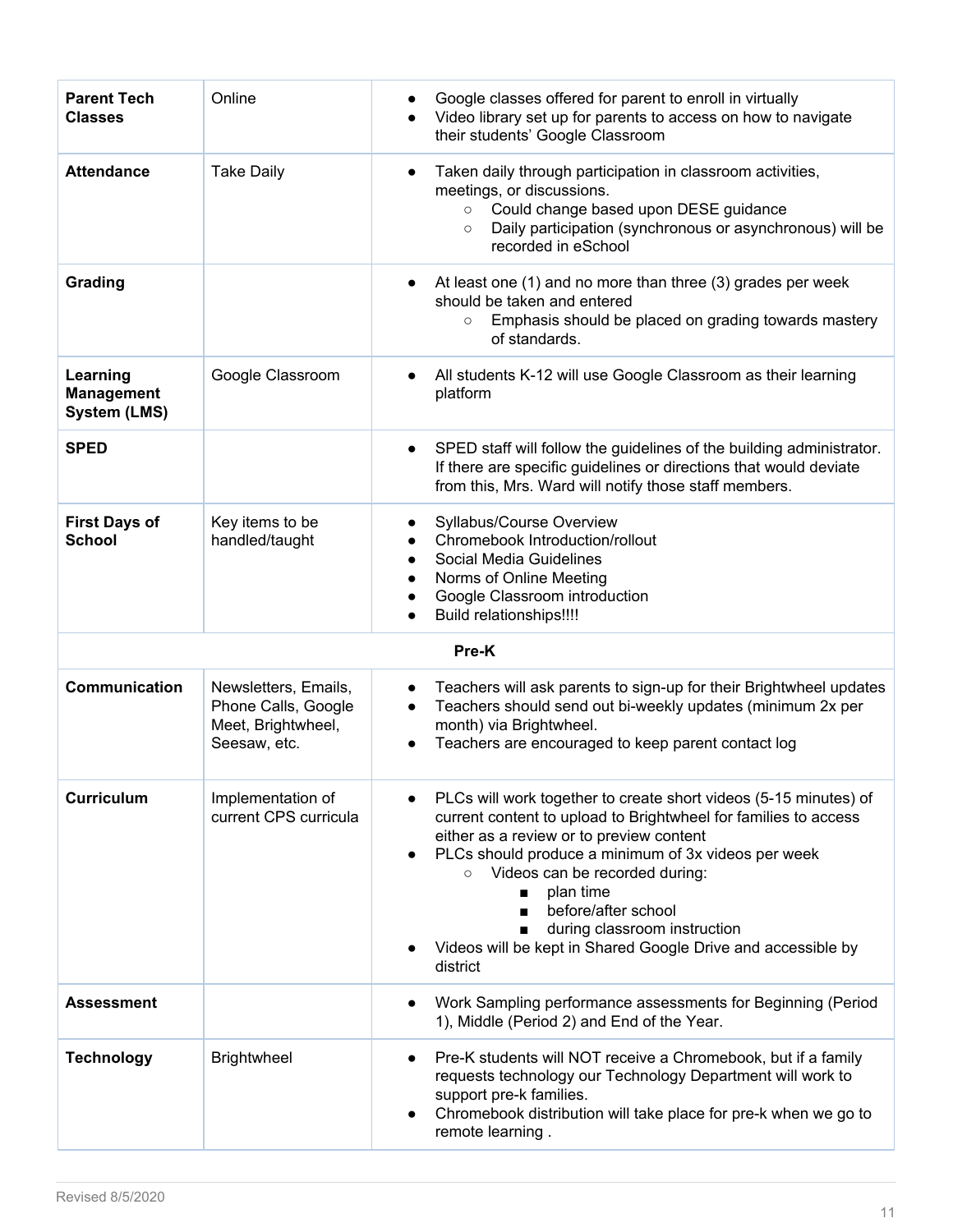|                                                      |                                                                                | Pre-K sites will work with technology to develop roll-out<br>$\bullet$<br>schedules for families needing technology.                                                                                                                                                                                                                                                                                                                                                                                                                                                                                                      |
|------------------------------------------------------|--------------------------------------------------------------------------------|---------------------------------------------------------------------------------------------------------------------------------------------------------------------------------------------------------------------------------------------------------------------------------------------------------------------------------------------------------------------------------------------------------------------------------------------------------------------------------------------------------------------------------------------------------------------------------------------------------------------------|
|                                                      | Chromebooks                                                                    | Pre-K students will NOT receive a Chromebook.<br>$\bullet$<br>Chromebook distribution will take place during the 1st or 2nd<br>$\bullet$<br>week of school.<br>Pre-K sites will work with technology to develop roll-out<br>$\bullet$<br>schedules for families needing technology.                                                                                                                                                                                                                                                                                                                                       |
|                                                      | <b>Additional resources</b>                                                    | Pre-K will provide hands-on resources for pre-k families.<br>$\bullet$                                                                                                                                                                                                                                                                                                                                                                                                                                                                                                                                                    |
| <b>Attendance</b>                                    | <b>Take Daily</b>                                                              | Taken daily using Brightwheel/eSchool.<br>$\bullet$                                                                                                                                                                                                                                                                                                                                                                                                                                                                                                                                                                       |
| Learning<br><b>Management</b><br><b>System (LMS)</b> | Google Classroom                                                               | All students K-12 will use Google Classroom as their learning<br>$\bullet$<br>platform                                                                                                                                                                                                                                                                                                                                                                                                                                                                                                                                    |
| <b>First Days of</b><br><b>School</b>                | Key items to be<br>handled/taught                                              | Syllabus/Course Overview<br>Chromebook Introduction/rollout<br>$\bullet$<br>Social Media Guidelines<br>$\bullet$<br>Norms of Online Meeting<br>$\bullet$<br>Google Classroom introduction<br>$\bullet$<br>Build relationships!!!!<br>$\bullet$                                                                                                                                                                                                                                                                                                                                                                            |
|                                                      |                                                                                | K-6 Specialty Teachers (G/T, Counseling, Activity, etc.)                                                                                                                                                                                                                                                                                                                                                                                                                                                                                                                                                                  |
| Subject/Areas<br><b>Specific</b><br><b>Guidance</b>  | Director/Coordinator<br>Guidance                                               | Speciality area teachers will receive specific guidance on<br>$\bullet$<br>curriculum, remote-learning planning from their respective<br>Directors/Coordinators.                                                                                                                                                                                                                                                                                                                                                                                                                                                          |
| Communication                                        | Newsletters, Emails,<br>Phone Calls, Google<br>Meet, Google<br>Classroom, etc. | Teachers will be added to each classroom teacher's Google<br>$\bullet$<br>Classroom OR create their own Google Classroom (G/T, SPED,<br>& ELL. Coordinators/Directors will guide this conversation)<br>Teachers should send out bi-weekly updates (minimum 2x per<br>$\bullet$<br>month) via email<br>Teachers are encouraged to keep parent contact log [Model Log]<br>$\bullet$                                                                                                                                                                                                                                         |
| <b>Curriculum</b>                                    | Implementation of<br>current CPS<br>curriculum                                 | PLCs will work together to create short videos (5-20 minutes) of<br>$\bullet$<br>key skills on current content OR introduction of new materials<br>Videos will be uploaded to Google Classroom for students to<br>$\bullet$<br>access either as a review or to preview content<br>PLCs should produce a minimum of 3x videos per week<br>Videos can be recorded during:<br>$\circ$<br>plan time<br>$\blacksquare$<br>before/after school<br>$\blacksquare$<br>during classroom instruction<br>Videos will be kept in Shared Google Drive and accessible by<br><b>PLC</b><br>Videos should be focused on "the main things" |
| <b>Assessment</b>                                    |                                                                                | Common Formative Assessments as applicable<br>MAP Growth will be used by classes in grades K-10<br>$\bullet$                                                                                                                                                                                                                                                                                                                                                                                                                                                                                                              |
| <b>Technology</b>                                    | Google Classroom                                                               | Students should practice utilizing technology in the ways that<br>$\bullet$<br>they will be expected to should we need to pivot to remote<br>learning.                                                                                                                                                                                                                                                                                                                                                                                                                                                                    |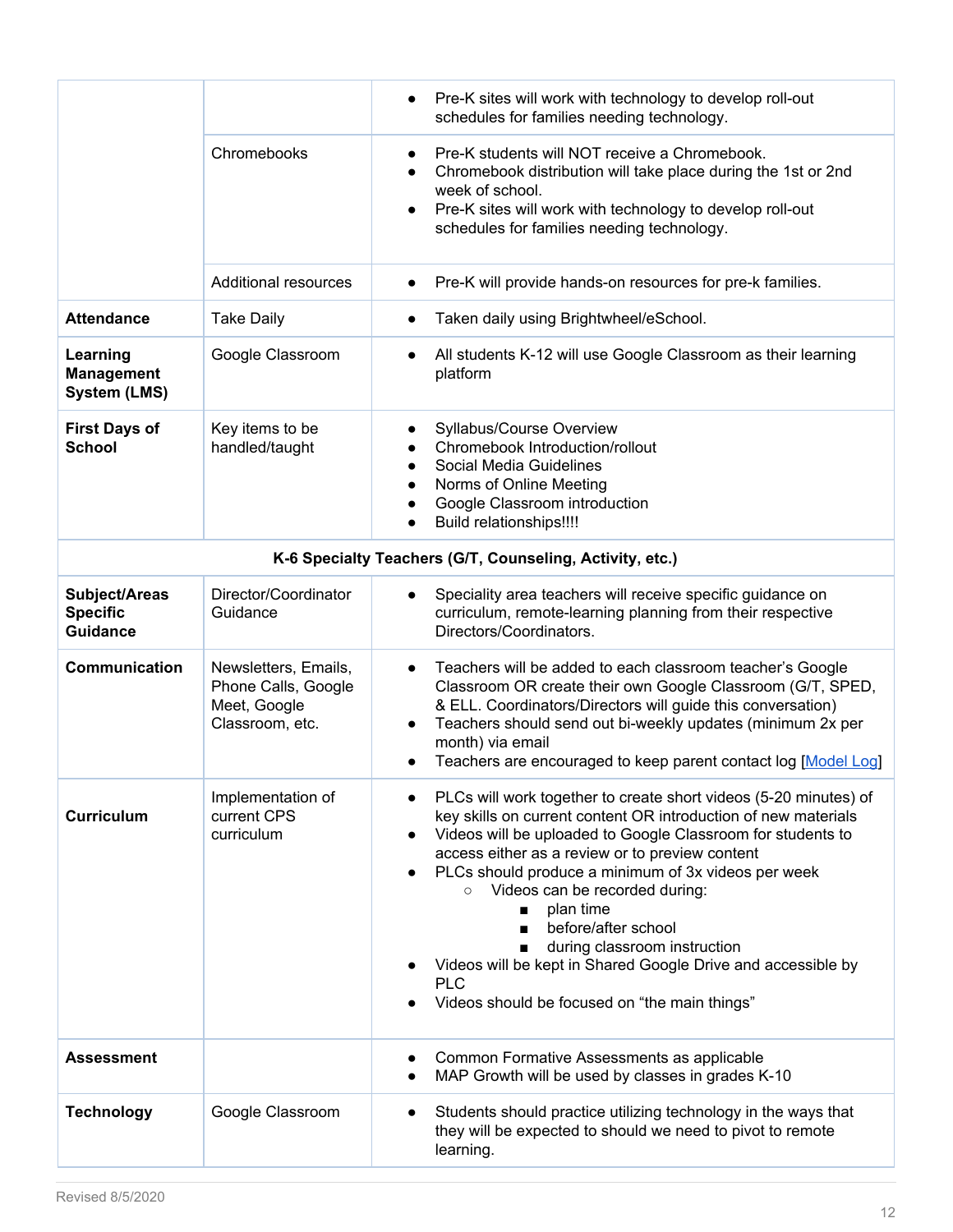|                                               |                                   | Google classroom should be introduced during the 1st week of<br>school                                                                                                                                                                                                                                                                             |
|-----------------------------------------------|-----------------------------------|----------------------------------------------------------------------------------------------------------------------------------------------------------------------------------------------------------------------------------------------------------------------------------------------------------------------------------------------------|
|                                               | Chromebooks                       | All students will receive a Chromebook.<br>$\bullet$<br>Chromebook distribution will take place during the 1st week of<br>$\bullet$<br>school.<br>Schools will work with technology to develop roll-out schedules.<br>$\bullet$<br>There will be additional (few) Chromebooks and chargers for<br>$\bullet$<br>students who forget theirs at home. |
| <b>Attendance</b>                             | <b>Take Daily</b>                 | N/A<br>$\bullet$                                                                                                                                                                                                                                                                                                                                   |
| Learning<br><b>Management</b><br>System (LMS) | Google Classroom                  | All students K-12 will use Google Classroom as their learning<br>$\bullet$<br>platform                                                                                                                                                                                                                                                             |
| <b>First Days of</b><br><b>School</b>         | Key items to be<br>handled/taught | Chromebook Introduction<br>Social Media Guidelines<br>$\bullet$<br>Norms of Online Meeting<br>$\bullet$<br>Google Classroom introduction<br>$\bullet$<br><b>Build relationships!!!!</b>                                                                                                                                                            |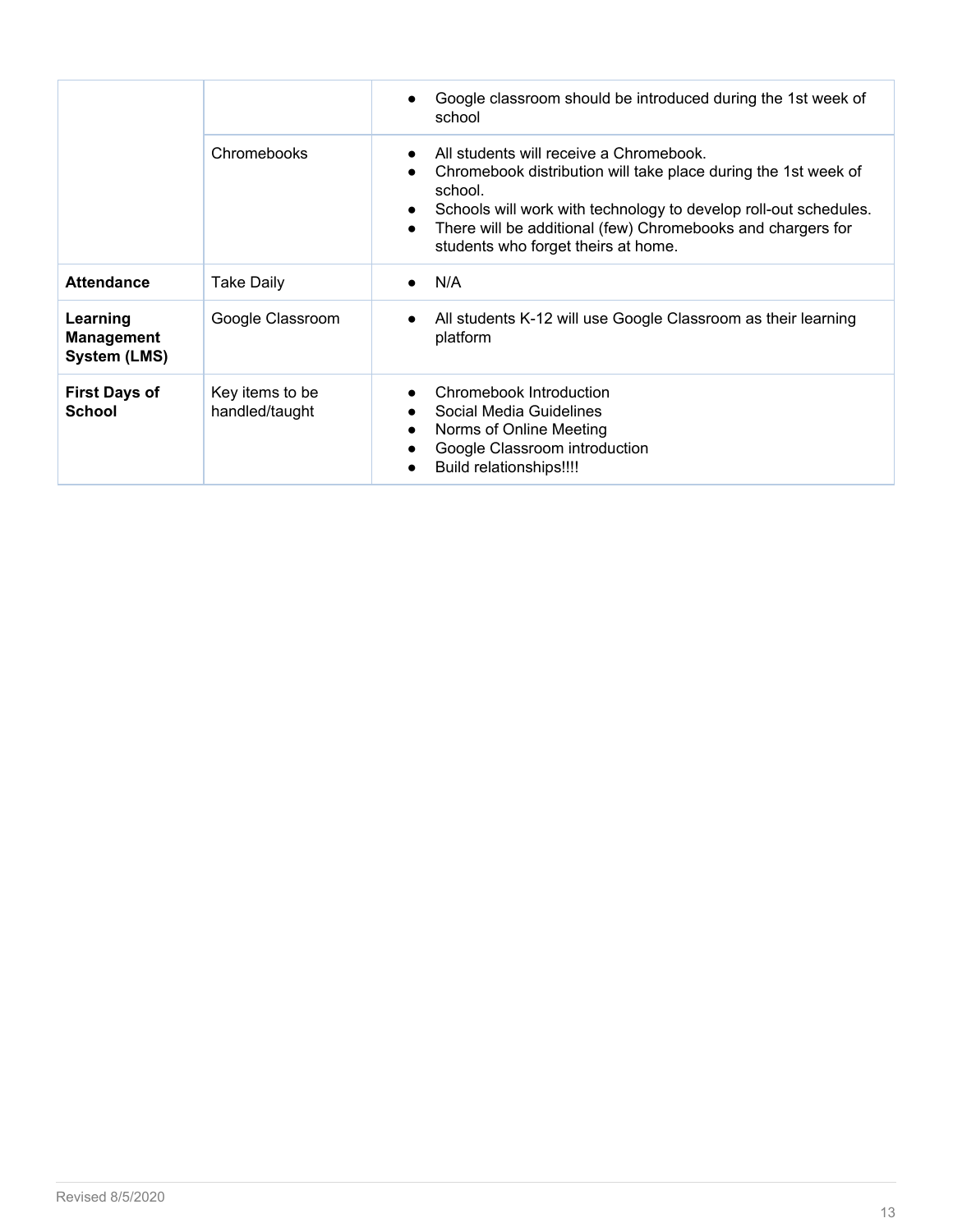# <span id="page-13-0"></span>**PLAN C: Blended Learning - Remote Learning Start to Year**

The focus for this Plan is to begin instruction for the year while in a remote setting.

Key description: Remote instruction utilizing Google Classroom. Building relationships is essential!

| $K-6$                                    |                                                                                                |                                                                                                                                                                                                                                                                                                                                                                                                                                                                                    |  |
|------------------------------------------|------------------------------------------------------------------------------------------------|------------------------------------------------------------------------------------------------------------------------------------------------------------------------------------------------------------------------------------------------------------------------------------------------------------------------------------------------------------------------------------------------------------------------------------------------------------------------------------|--|
| <b>Chromebook</b><br><b>Distribution</b> | Webpage<br>announcements,<br>social media, emails<br>and phone calls from<br>homeroom teachers | Set up technology distribution sites on various dates to make<br>sure that all students have access to technology. (work with tech<br>to set up location and dates)<br>Potential of running bus routes for device distribution.<br>$\circ$                                                                                                                                                                                                                                         |  |
| <b>Communication</b>                     | Newsletters, Emails,<br>Phone Calls, Google<br>Meet, Google<br>Classroom, etc.                 | Must have contact with every student 3x week<br>Can be via any combination of Google Meet, email,<br>$\circ$<br>phone call, and other communication means.<br>Teachers should send out bi-weekly updates (minimum 2x per<br>month) via email<br>Teachers will keep parent and student contact log [Model Log]<br>$\bullet$<br>Teachers will ask parents to sign-up for their Google Classroom<br>$\bullet$<br>updates<br>Teachers must have a minimum of one Google Meet per week. |  |
| <b>Curriculum</b>                        | Implementation of<br>current CPS<br>curriculum                                                 | Focus on Core subjects and essential standards<br>IIFs working on essential standards "Big Rocks", nine<br>$\circ$<br>weeks pacing, and common formative assessments to<br>support consistency across buildings<br>Wit and Wisdom In-Sync, Eureka Math and Generation Genius<br>$\bullet$<br>utilized as resources for current curriculum<br>Instruction to be delivered through a combination of Google<br>$\bullet$<br>Meet, videos and assignments                              |  |
| <b>Technology</b>                        | Google Classroom                                                                               | Instruction will be done via Google Classroom utilizing a<br>$\bullet$<br>combination of Google Meet, videos and assignments                                                                                                                                                                                                                                                                                                                                                       |  |
|                                          | Chromebooks                                                                                    | Newsletters, Emails, Phone Calls, Google Meet, Google<br>Classroom                                                                                                                                                                                                                                                                                                                                                                                                                 |  |
| <b>Instructional</b><br>Time             | Complete Instruction<br>time allotted per week                                                 | Using the survey data from the summer, a general framework of<br>a remote schedule will be released soon including the following<br>components.<br>Google Meet<br>$\circ$<br>Assignments on Google Classroom<br>$\circ$<br><b>Individual Meetings</b><br>$\circ$                                                                                                                                                                                                                   |  |
| <b>Assessment</b>                        |                                                                                                | Common Checkpoint Assessments based on essential standards<br>MAP Growth will be used by classes in grades K-6                                                                                                                                                                                                                                                                                                                                                                     |  |
| <b>Parent Tech</b><br><b>Classes</b>     | Online                                                                                         | Google classes offered for parent to enroll in virtually<br>Video library set up for parents to access on how to navigate<br>their students' Google Classroom                                                                                                                                                                                                                                                                                                                      |  |
| <b>Attendance</b>                        | <b>Take Daily</b>                                                                              | Taken daily through participation in classroom activities,<br>meetings, or discussions.<br>Could change based upon DESE guidance<br>$\circ$<br>Daily participation (synchronous or asynchronous) will be<br>$\circ$                                                                                                                                                                                                                                                                |  |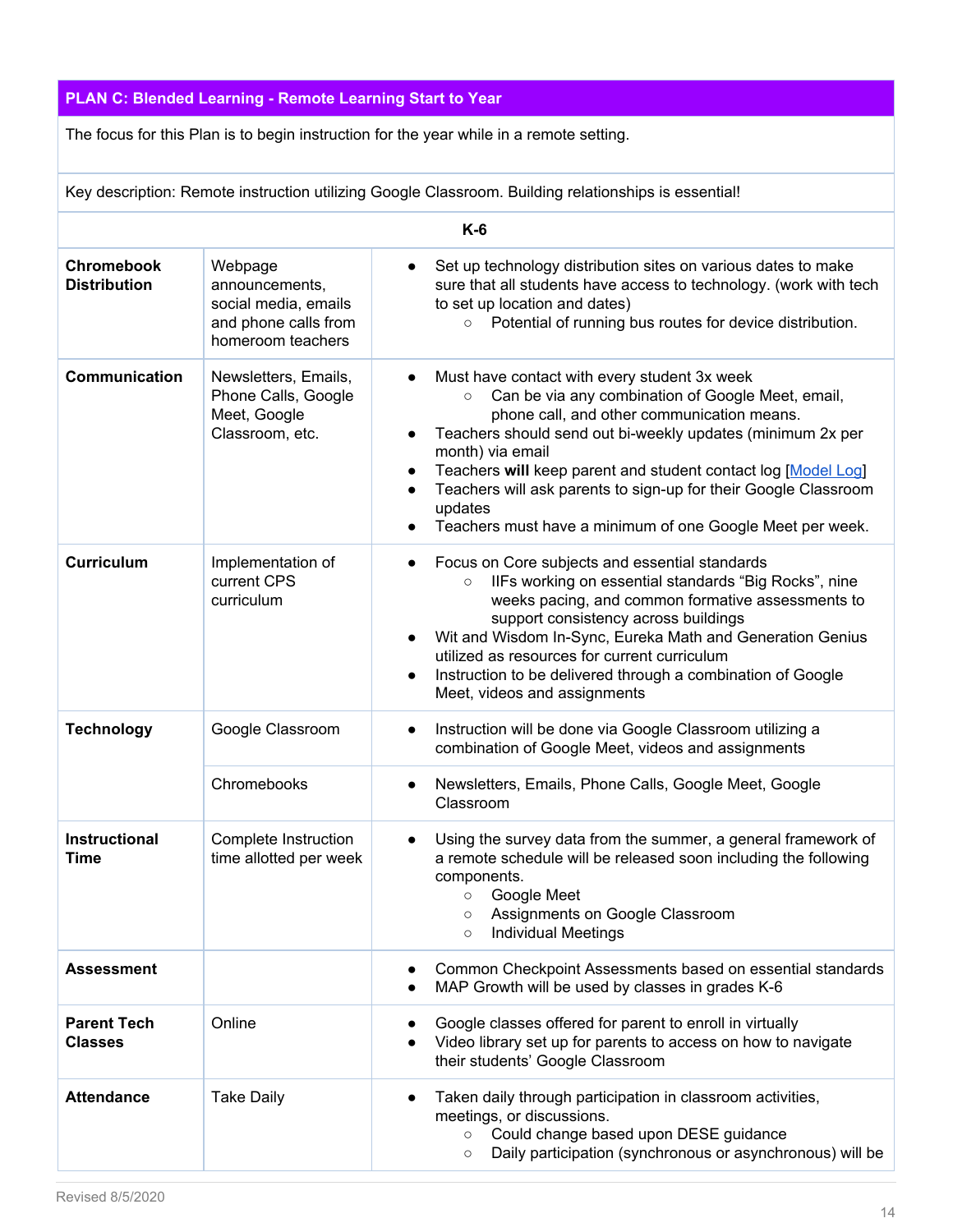|                                                      |                                                                                | recorded in eSchool                                                                                                                                                                                                                                                                                                                                                                                                                                                                                                                                                         |
|------------------------------------------------------|--------------------------------------------------------------------------------|-----------------------------------------------------------------------------------------------------------------------------------------------------------------------------------------------------------------------------------------------------------------------------------------------------------------------------------------------------------------------------------------------------------------------------------------------------------------------------------------------------------------------------------------------------------------------------|
| Learning<br><b>Management</b><br><b>System (LMS)</b> | Google Classroom                                                               | All students K-12 will use Google Classroom as their learning<br>$\bullet$<br>platform                                                                                                                                                                                                                                                                                                                                                                                                                                                                                      |
| <b>SPED</b>                                          |                                                                                | SPED staff will follow the guidelines of the building administrator.<br>$\bullet$<br>If there are specific guidelines or directions that would deviate<br>from this, Mrs. Ward will notify those staff members.                                                                                                                                                                                                                                                                                                                                                             |
| <b>First Days of</b><br><b>School</b>                | Key items to be<br>handled/taught                                              | Chromebook Introduction<br>$\bullet$<br>Social Media Guidelines<br>Norms of Online Meeting<br>$\bullet$<br>Google Classroom introduction<br>Build relationships!!!!                                                                                                                                                                                                                                                                                                                                                                                                         |
|                                                      |                                                                                | $7 - 12$                                                                                                                                                                                                                                                                                                                                                                                                                                                                                                                                                                    |
| <b>Chromebook</b><br><b>Distribution</b>             | Webpage<br>announcements,<br>social media, emails<br>from Liz to families      | Set up technology distribution sites on various dates to make<br>$\bullet$<br>sure that all students have access to technology. (work with tech<br>to set up location and dates)                                                                                                                                                                                                                                                                                                                                                                                            |
| <b>Communication</b>                                 | Newsletters, Emails,<br>Phone Calls, Google<br>Meet, Google<br>Classroom, etc. | Teachers will ask parents to sign-up for their Google Classroom<br>$\bullet$<br>updates<br>Teachers MUST send out class updates via email, at least 1x<br>$\bullet$<br>month.<br>Teachers MUST keep parent contact log [Model Log]<br>$\bullet$<br>Teachers must provide a syllabus of their course to<br>$\bullet$<br>students/guardians.<br>Should also be available on Google classroom/website<br>$\circ$<br>Teachers must provide a syllabus of their course to<br>$\bullet$<br>students/guardians.<br>Should also be available on Google classroom/website<br>$\circ$ |
| <b>Curriculum</b>                                    | Implementation of<br>current CPS<br>curriculum                                 | Subject-area PLCs will work together to create short videos<br>(5-20 minutes) of current content to upload to Google Classroom<br>for students to access either as a review or to preview content<br>PLCs should produce a minimum of 3x videos per week.<br>$\bullet$<br>Videos will be kept in Shared Google Drive and accessible by<br>district                                                                                                                                                                                                                          |
| <b>Technology</b>                                    | Google Classroom                                                               | Students should practice utilizing technology in the ways that<br>$\bullet$<br>they will be expected to should we need to pivot to remote<br>learning.<br>Google classroom should be introduced by the 1st day of the 2nd<br>$\bullet$<br>week of school                                                                                                                                                                                                                                                                                                                    |
|                                                      | Chromebooks                                                                    | All students will receive a Chromebook.<br>$\bullet$<br>Chromebook distribution will take place during the 1st or 2nd<br>week of school.<br>Schools will work with technology to develop roll-out schedules.<br>$\bullet$<br>There will be additional (few) Chromebooks and chargers for<br>students who forget theirs at home in the media centers.                                                                                                                                                                                                                        |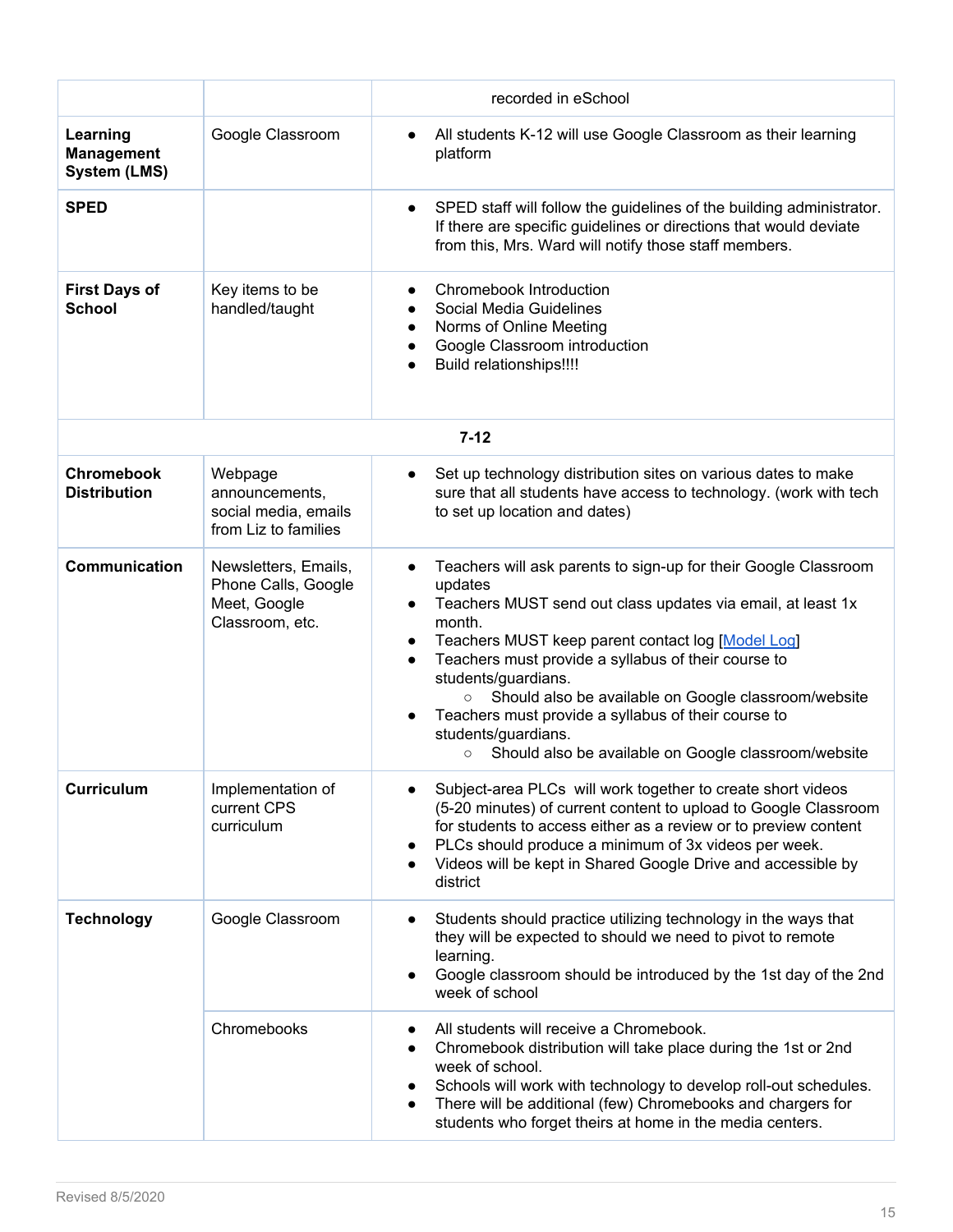|                                                      | Additional digital<br>resources                                                | Digital textbooks, calculators, specific subject area program<br>licenses, and other resources may be utilized<br>Teachers must ensure that students are comfortable with<br>$\circ$<br>using said resources                                                                                                                                                                                         |
|------------------------------------------------------|--------------------------------------------------------------------------------|------------------------------------------------------------------------------------------------------------------------------------------------------------------------------------------------------------------------------------------------------------------------------------------------------------------------------------------------------------------------------------------------------|
| <b>Instructional</b><br><b>Time</b>                  | Complete Instruction<br>time allotted per week                                 | A maximum of 3 hours per week per course should be allotted<br>for:<br>Google Meet (Minimum of 1x per course per week)<br>$\circ$<br>Assignments on Google Classroom<br>$\circ$<br><b>Individual Meetings</b><br>$\circ$                                                                                                                                                                             |
| <b>Assessment</b>                                    |                                                                                | MAP Growth will be used by classes in grades 7-10<br>$\bullet$<br>Common Assessments, created by PLCs, need to be utilized                                                                                                                                                                                                                                                                           |
| <b>Parent Tech</b><br><b>Classes</b>                 | Online                                                                         | Google classes offered for parent to enroll in virtually<br>Video library set up for parents to access on how to navigate<br>their students Google Classroom                                                                                                                                                                                                                                         |
| <b>Attendance</b>                                    | <b>Take Daily</b>                                                              | Taken daily through participation in classroom activities,<br>$\bullet$<br>meetings, or discussions.<br>Could change based upon DESE guidance<br>$\circ$<br>Daily participation (synchronous or asynchronous) will be<br>$\circ$<br>recorded in eSchool                                                                                                                                              |
| Grading                                              |                                                                                | At least one (1) and no more than three (3) grades per week<br>should be taken and entered<br>Emphasis should be placed on grading towards mastery<br>$\circ$<br>of standards.                                                                                                                                                                                                                       |
| Learning<br><b>Management</b><br><b>System (LMS)</b> | Google Classroom                                                               | All students K-12 will use Google Classroom as their learning<br>$\bullet$<br>platform                                                                                                                                                                                                                                                                                                               |
| <b>SPED</b>                                          |                                                                                | SPED staff will follow the guidelines of the building administrator.<br>$\bullet$<br>If there are specific guidelines or directions that would deviate<br>from this, Mrs. Ward will notify those staff members.                                                                                                                                                                                      |
| <b>First Days of</b><br><b>School</b>                | Key items to be<br>handled/taught                                              | Syllabus/Course Overview<br>Chromebook Introduction/rollout<br>Social Media Guidelines<br>$\bullet$<br>Norms of Online Meeting<br>$\bullet$<br>Google Classroom introduction<br>$\bullet$<br>Build relationships!!!!<br>$\bullet$                                                                                                                                                                    |
| Pre-K                                                |                                                                                |                                                                                                                                                                                                                                                                                                                                                                                                      |
| Communication                                        | Newsletters, Emails,<br>Phone Calls, Google<br>Meet, Google<br>Classroom, etc. | Teachers will ask parents to sign-up for their Google Classroom<br>$\bullet$<br>updates<br>Teachers must send out updates via email at least 1x month.<br>$\bullet$<br>Teachers are encouraged to keep parent contact log<br>$\bullet$<br>Teachers must provide a syllabus of their course to<br>$\bullet$<br>students/guardians.<br>Should also be available on Google classroom/website<br>$\circ$ |
| <b>Curriculum</b>                                    | Implementation of<br>current CPS curricula                                     | Subject-area PLCs will work together to create short videos<br>(5-15 minutes) of current content to upload to Google Classroom<br>for students to access either as a review or to preview content<br>PLCs should produce a minimum of 3x videos per week<br>$\bullet$                                                                                                                                |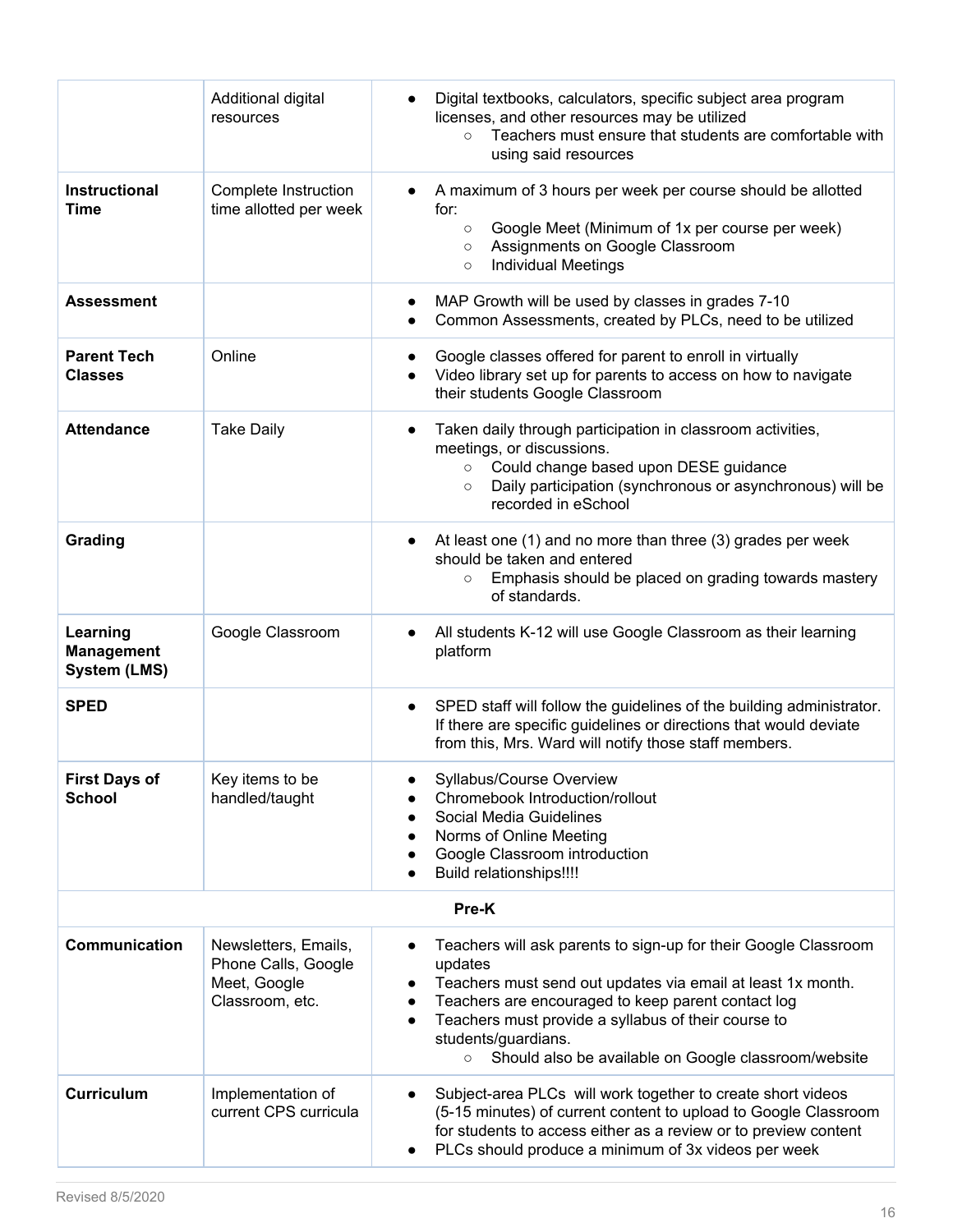|                                                     |                                                                                | Videos can be recorded during:<br>$\circ$<br>plan time<br>before/after school<br>during classroom instruction<br>Videos will be kept in Shared Google Drive and accessible by<br>district                                                                                                                                                                                                                                                                                                  |
|-----------------------------------------------------|--------------------------------------------------------------------------------|--------------------------------------------------------------------------------------------------------------------------------------------------------------------------------------------------------------------------------------------------------------------------------------------------------------------------------------------------------------------------------------------------------------------------------------------------------------------------------------------|
| <b>Technology</b>                                   | Google Classroom                                                               | Students should practice utilizing technology in the ways that<br>$\bullet$<br>they will be expected to should we need to pivot to remote<br>learning.<br>Google classroom should be introduced by the 1st day of the 2nd<br>week of school                                                                                                                                                                                                                                                |
|                                                     | Chromebooks                                                                    | All students will receive a Chromebook.<br>$\bullet$<br>Chromebook distribution will take place during the 1st or 2nd<br>$\bullet$<br>week of school.<br>Schools will work with technology to develop roll-out schedules.<br>٠<br>There will be additional (few) Chromebooks and chargers for<br>$\bullet$<br>students who forget theirs at home in the media centers.                                                                                                                     |
|                                                     | <b>Additional resources</b>                                                    | Pre-K will provide hands-on resources for pre-k families.                                                                                                                                                                                                                                                                                                                                                                                                                                  |
| <b>Attendance</b>                                   | <b>Take Daily</b>                                                              | Taken daily using eSchool.<br>$\bullet$                                                                                                                                                                                                                                                                                                                                                                                                                                                    |
| Learning<br><b>Management</b><br>System (LMS)       | Google Classroom                                                               | All students K-12 will use Google Classroom as their learning<br>platform                                                                                                                                                                                                                                                                                                                                                                                                                  |
| <b>First Days of</b><br><b>School</b>               | Key items to be<br>handled/taught                                              | Syllabus/Course Overview<br>Chromebook Introduction/rollout<br>Social Media Guidelines<br>$\bullet$<br>Norms of Online Meeting<br>$\bullet$<br>Google Classroom introduction<br><b>Build relationships!!!!</b>                                                                                                                                                                                                                                                                             |
|                                                     |                                                                                | K-6 Specialty Teachers (G/T, Counseling, Activity, etc.)                                                                                                                                                                                                                                                                                                                                                                                                                                   |
| Subject/Areas<br><b>Specific</b><br><b>Guidance</b> | Director/Coordinator<br>Guidance                                               | Speciality area teachers will receive specific guidance on<br>curriculum, remote-learning planning from their respective<br>Directors/Coordinators.                                                                                                                                                                                                                                                                                                                                        |
| Communication                                       | Newsletters, Emails,<br>Phone Calls, Google<br>Meet, Google<br>Classroom, etc. | Teachers will be added to each classroom teacher's Google<br>$\bullet$<br>Classroom OR create their own Google Classroom (G/T, SPED,<br>& ELL. Coordinators/Directors will guide this conversation)<br>Teachers should send out bi-weekly updates (minimum 2x per<br>$\bullet$<br>month) via email<br>Teachers are encouraged to keep parent contact log [Model Log]<br>$\bullet$                                                                                                          |
| <b>Curriculum</b>                                   | Implementation of<br>current CPS<br>curriculum                                 | PLCs will work together to create short videos (5-20 minutes) of<br>$\bullet$<br>key skills on current content OR introduction of new materials<br>Videos will be uploaded to Google Classroom for students to<br>$\bullet$<br>access either as a review or to preview content<br>PLCs should produce a minimum of 3x videos per week<br>Videos can be recorded during:<br>$\circ$<br>plan time<br>$\blacksquare$<br>before/after school<br>$\blacksquare$<br>during classroom instruction |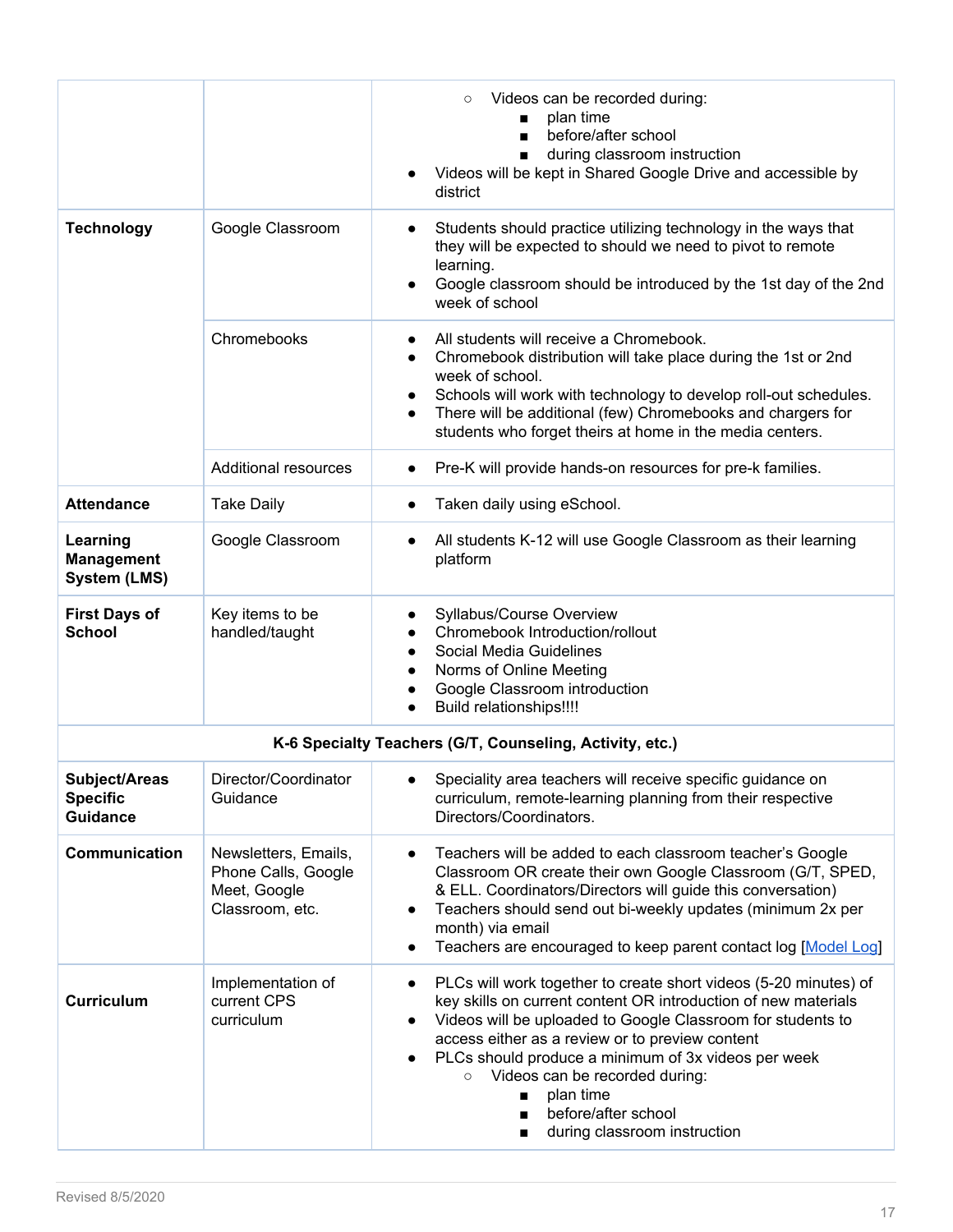|                                                      |                                   | Videos will be kept in Shared Google Drive and accessible by<br>$\bullet$<br><b>PLC</b><br>Videos should be focused on "the main things"                                                                                                                                                                                 |
|------------------------------------------------------|-----------------------------------|--------------------------------------------------------------------------------------------------------------------------------------------------------------------------------------------------------------------------------------------------------------------------------------------------------------------------|
| <b>Assessment</b>                                    |                                   | Common Formative Assessments as applicable<br>$\bullet$<br>MAP Growth will be used by classes in grades K-10<br>$\bullet$                                                                                                                                                                                                |
| <b>Technology</b>                                    | Google Classroom                  | Students should practice utilizing technology in the ways that<br>$\bullet$<br>they will be expected to should we need to pivot to remote<br>learning.<br>Google classroom should be introduced during the 1st week of<br>$\bullet$<br>school                                                                            |
|                                                      | Chromebooks                       | All students will receive a Chromebook.<br>Chromebook distribution will take place during the 1st week of<br>school.<br>Schools will work with technology to develop roll-out schedules.<br>$\bullet$<br>There will be additional (few) Chromebooks and chargers for<br>$\bullet$<br>students who forget theirs at home. |
| <b>Attendance</b>                                    | <b>Take Daily</b>                 | N/A<br>$\bullet$                                                                                                                                                                                                                                                                                                         |
| Learning<br><b>Management</b><br><b>System (LMS)</b> | Google Classroom                  | All students K-12 will use Google Classroom as their learning<br>platform                                                                                                                                                                                                                                                |
| <b>First Days of</b><br><b>School</b>                | Key items to be<br>handled/taught | Chromebook Introduction<br>Social Media Guidelines<br>Norms of Online Meeting<br>$\bullet$<br>Google Classroom introduction<br>Build relationships!!!!                                                                                                                                                                   |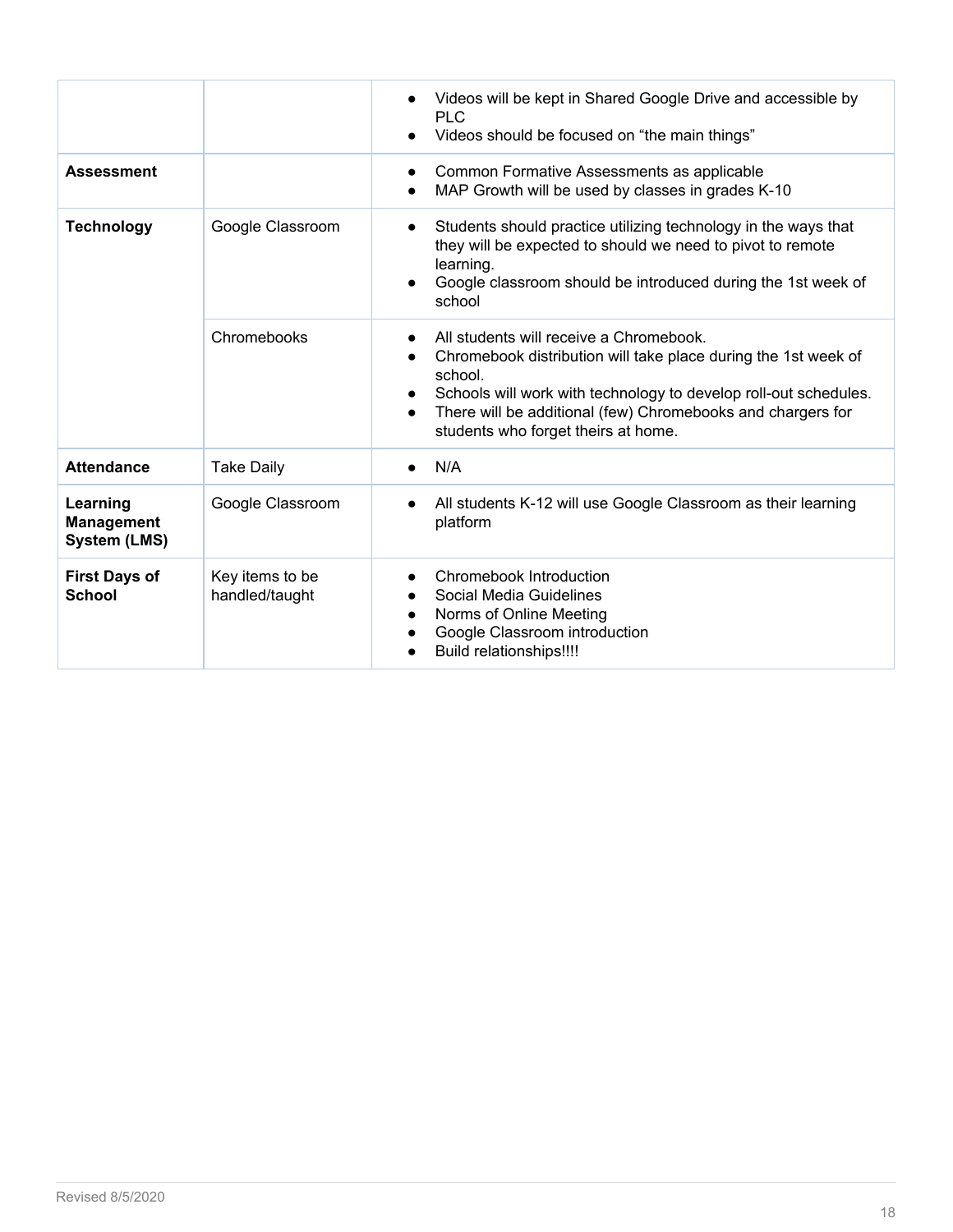<span id="page-18-0"></span>

| K-6 Teachers: plan by plan |                                                                             |                                                                                                                                                                                                                                                                                                                                                                                                                                                                                                                                                                                                                                                                                                                                                                                                                                                                                                                             |
|----------------------------|-----------------------------------------------------------------------------|-----------------------------------------------------------------------------------------------------------------------------------------------------------------------------------------------------------------------------------------------------------------------------------------------------------------------------------------------------------------------------------------------------------------------------------------------------------------------------------------------------------------------------------------------------------------------------------------------------------------------------------------------------------------------------------------------------------------------------------------------------------------------------------------------------------------------------------------------------------------------------------------------------------------------------|
| <b>Area</b>                | <b>Looks Like</b>                                                           | <b>Teacher Expectations</b>                                                                                                                                                                                                                                                                                                                                                                                                                                                                                                                                                                                                                                                                                                                                                                                                                                                                                                 |
|                            |                                                                             | Plan A                                                                                                                                                                                                                                                                                                                                                                                                                                                                                                                                                                                                                                                                                                                                                                                                                                                                                                                      |
| Communication              | Newsletters, Emails, Phone<br>Calls, Google Meet, Google<br>Classroom, etc. | Teachers will ask parents to sign-up for their Google<br>Classroom updates<br>Teachers should send out bi-weekly updates<br>(minimum 2x per month) via email<br>Teachers are encouraged to keep parent contact log<br><b>Model Log</b>                                                                                                                                                                                                                                                                                                                                                                                                                                                                                                                                                                                                                                                                                      |
| <b>Curriculum</b>          | Implementation of current<br>CPS curriculum                                 | WIt and Wisdom In-Sync and Generation Genius<br>$\bullet$<br>utilized as resources for current curriculum<br>Grade level teams will work together to create short<br>$\bullet$<br>videos (5-20 minutes) of key skills on current content<br>OR introduction of new materials<br>Videos will be uploaded to Google Classroom for<br>students to access either as a review or to preview<br>content<br>Grade level teams should produce a minimum of 3x<br>videos per week<br>o Videos can be recorded during:<br>plan time<br>п<br>before/after school<br>$\blacksquare$<br>during classroom instruction<br>$\blacksquare$<br>Videos will be kept in Shared Google Drive and<br>accessible by district<br>Videos should be focused on "the main things"<br>IIFs working on essential standards "Big<br>$\circ$<br>Rocks", nine weeks pacing, and common<br>checkpoint assessments to support<br>consistency across buildings |
| <b>Assessment</b>          |                                                                             | <b>Common Checkpoint Assessments</b><br>MAP Growth will be used by classes in grades K-6<br>Map Fluency will be used in K-5                                                                                                                                                                                                                                                                                                                                                                                                                                                                                                                                                                                                                                                                                                                                                                                                 |
| <b>Technology</b>          | Google Classroom                                                            | Students should practice utilizing technology in the<br>ways that they will be expected to should we need to<br>pivot to remote learning.<br>Google classroom should be introduced during the<br>first week of school                                                                                                                                                                                                                                                                                                                                                                                                                                                                                                                                                                                                                                                                                                       |
|                            | Chromebooks                                                                 | All students will receive a Chromebook.<br>Chromebook distribution will take place during the<br>1st week of school.<br>Schools will work with technology to develop roll-out<br>schedules.<br>There will be additional (few) Chromebooks and<br>chargers for students who forget theirs at home.                                                                                                                                                                                                                                                                                                                                                                                                                                                                                                                                                                                                                           |
| <b>Attendance</b>          | <b>Take Daily</b>                                                           | Taken daily using eSchool.                                                                                                                                                                                                                                                                                                                                                                                                                                                                                                                                                                                                                                                                                                                                                                                                                                                                                                  |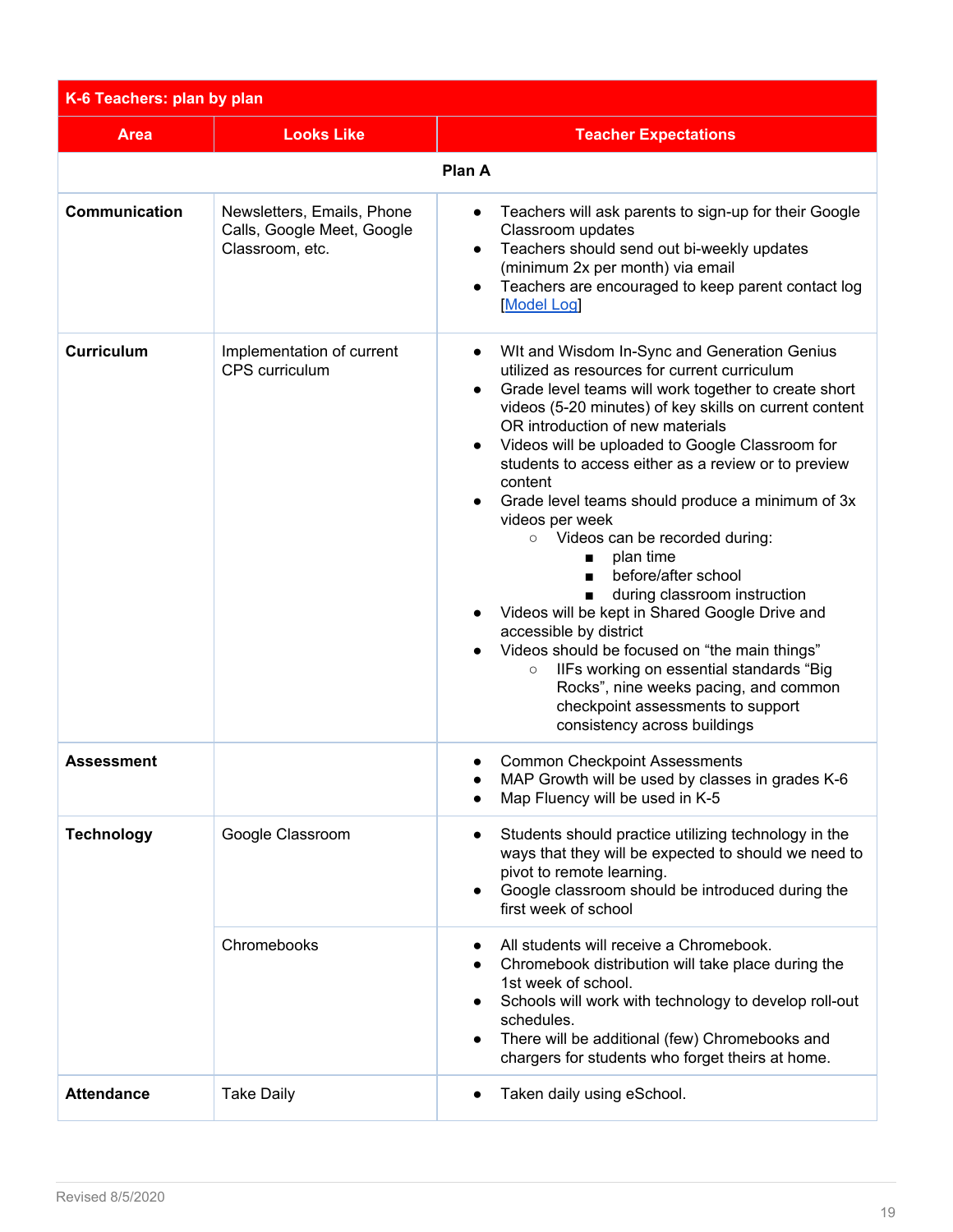| Learning<br><b>Management</b><br><b>System (LMS)</b> | Google Classroom                                                            | All students K-12 will use Google Classroom as their<br>learning platform                                                                                                                                                                                                                                                                                                                                                                                      |
|------------------------------------------------------|-----------------------------------------------------------------------------|----------------------------------------------------------------------------------------------------------------------------------------------------------------------------------------------------------------------------------------------------------------------------------------------------------------------------------------------------------------------------------------------------------------------------------------------------------------|
| <b>SPED</b>                                          |                                                                             | SPED staff will follow the guidelines of the building<br>administrator. If there are specific guidelines or<br>directions that would deviate from this, Mrs. Ward will<br>notify those staff members.                                                                                                                                                                                                                                                          |
| <b>First Days of</b><br><b>School</b>                | Key items to be<br>handled/taught                                           | Chromebook Introduction<br>Social Media Guidelines<br>Norms of Online Meeting<br>Google Classroom introduction<br>Build relationships!!!!                                                                                                                                                                                                                                                                                                                      |
|                                                      |                                                                             | Plan B                                                                                                                                                                                                                                                                                                                                                                                                                                                         |
| Communication                                        | Newsletters, Emails, Phone<br>Calls, Google Meet, Google<br>Classroom, etc. | Must have contact with every student 3x week<br>Can be via any combination of Google Meet,<br>$\circ$<br>email, phone call, and other communication<br>means.<br>Teachers must have a minimum of one Google Meet<br>per week<br>Teachers should send out bi-weekly updates<br>(minimum 2x per month) via email<br>Teachers will ask parents to sign-up for their Google<br>Classroom updates<br>Teachers will keep parent and student contact log<br>Model Log |
| <b>Curriculum</b>                                    | Implementation of current<br>CPS curriculum                                 | Focus on Core subjects and essential standards<br>WIt and Wisdom In-Sync and Generation Genius<br>utilized as resources for current curriculum<br>Instruction to be delivered through a combination of<br>Google Meet, videos and assignments<br>IIFs working on essential standards "Big Rocks", nine<br>weeks pacing, and common formative assessments<br>to support consistency across buildings                                                            |
| <b>Technology</b>                                    | Google Classroom                                                            | Instruction will be done via Google Classroom<br>$\bullet$<br>utilizing a combination of Google Meet, videos, and<br>assignments                                                                                                                                                                                                                                                                                                                               |
|                                                      | Chromebooks                                                                 | Newsletters, Emails, Phone Calls, Google Meet,<br>Google Classroom                                                                                                                                                                                                                                                                                                                                                                                             |
| <b>Instructional Time</b>                            |                                                                             | Using the survey data from the summer, a general<br>framework of a remote schedule will be released<br>soon.                                                                                                                                                                                                                                                                                                                                                   |
| <b>Assessment</b>                                    | Formative and Summative                                                     | Common Checkpoint Assessments based on<br>essential standards<br>MAP Growth will be used by classes in grades K-6                                                                                                                                                                                                                                                                                                                                              |
| <b>Parent Tech</b><br><b>Classes</b>                 | Online                                                                      | Google classes offered for parent to enroll in virtually                                                                                                                                                                                                                                                                                                                                                                                                       |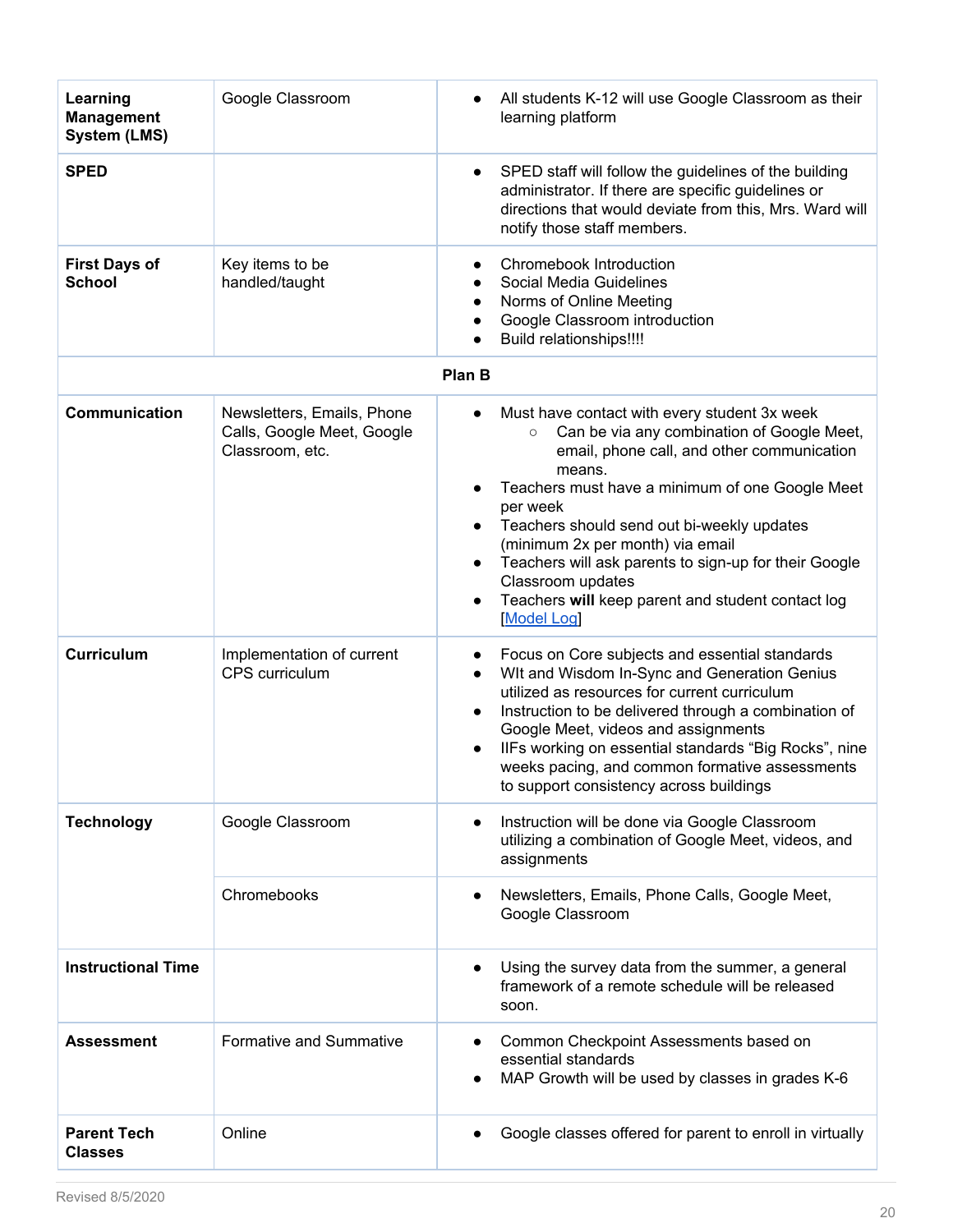|                                                      |                                                                                             | Video library set up for parents to access on how to<br>navigate their students Google Classroom                                                                                                                                                                                                                                                                                                                                                                             |
|------------------------------------------------------|---------------------------------------------------------------------------------------------|------------------------------------------------------------------------------------------------------------------------------------------------------------------------------------------------------------------------------------------------------------------------------------------------------------------------------------------------------------------------------------------------------------------------------------------------------------------------------|
| <b>Attendance</b>                                    | <b>Take Daily</b>                                                                           | Taken daily through participation in classroom<br>activities, meetings, or discussions.<br>Could change based upon DESE guidance<br>$\circ$<br>Daily participation (synchronous or<br>$\circ$<br>asynchronous) will be recorded in eSchool                                                                                                                                                                                                                                   |
| Learning<br><b>Management</b><br><b>System (LMS)</b> | Google Classroom                                                                            | All students K-12 will use Google Classroom as their<br>learning platform                                                                                                                                                                                                                                                                                                                                                                                                    |
| <b>SPED</b>                                          |                                                                                             | SPED staff will follow the guidelines of the building<br>administrator. If there are specific guidelines or<br>directions that would deviate from this, Mrs. Ward will<br>notify those staff members.                                                                                                                                                                                                                                                                        |
| <b>First Days of</b><br><b>School</b>                | Key items to be<br>handled/taught                                                           | Chromebook Introduction<br>Social Media Guidelines<br>Norms of Online Meeting<br>Google Classroom introduction<br><b>Build relationships!!!!</b>                                                                                                                                                                                                                                                                                                                             |
|                                                      |                                                                                             | Plan C                                                                                                                                                                                                                                                                                                                                                                                                                                                                       |
| <b>Chromebook</b><br><b>Distribution</b>             | webpage announcements,<br>social media, emails and<br>phone calls from homeroom<br>teachers | Set up technology distribution sites on various dates<br>$\bullet$<br>to make sure that all students have access to<br>technology. (work with tech to set up location and<br>dates)<br>Potential of running bus routes for device distribution.                                                                                                                                                                                                                              |
| Communication                                        | Newsletters, Emails, Phone<br>Calls, Google Meet, Google<br>Classroom, etc.                 | Must have contact with every student 3x week<br>$\bullet$<br>Can be via any combination of Google Meet,<br>$\circ$<br>email, phone call, and other communication<br>means.<br>Teachers should send out bi-weekly updates<br>(minimum 2x per month) via email<br>Teachers will keep parent and student contact log<br>Model Log<br>Teachers will ask parents to sign-up for their Google<br>Classroom updates<br>Teachers must have a minimum of one Google Meet<br>per week. |
| <b>Curriculum</b>                                    | Implementation of current<br>CPS curriculum                                                 | Focus on Core subjects and essential standards<br>IIFs working on essential standards "Big<br>$\circ$<br>Rocks", nine weeks pacing, and common<br>formative assessments to support<br>consistency across buildings<br>WIt and Wisdom In-Sync and Generation Genius<br>utilized as resources for current curriculum<br>Instruction to be delivered through a combination of<br>Google Meet, videos and assignments                                                            |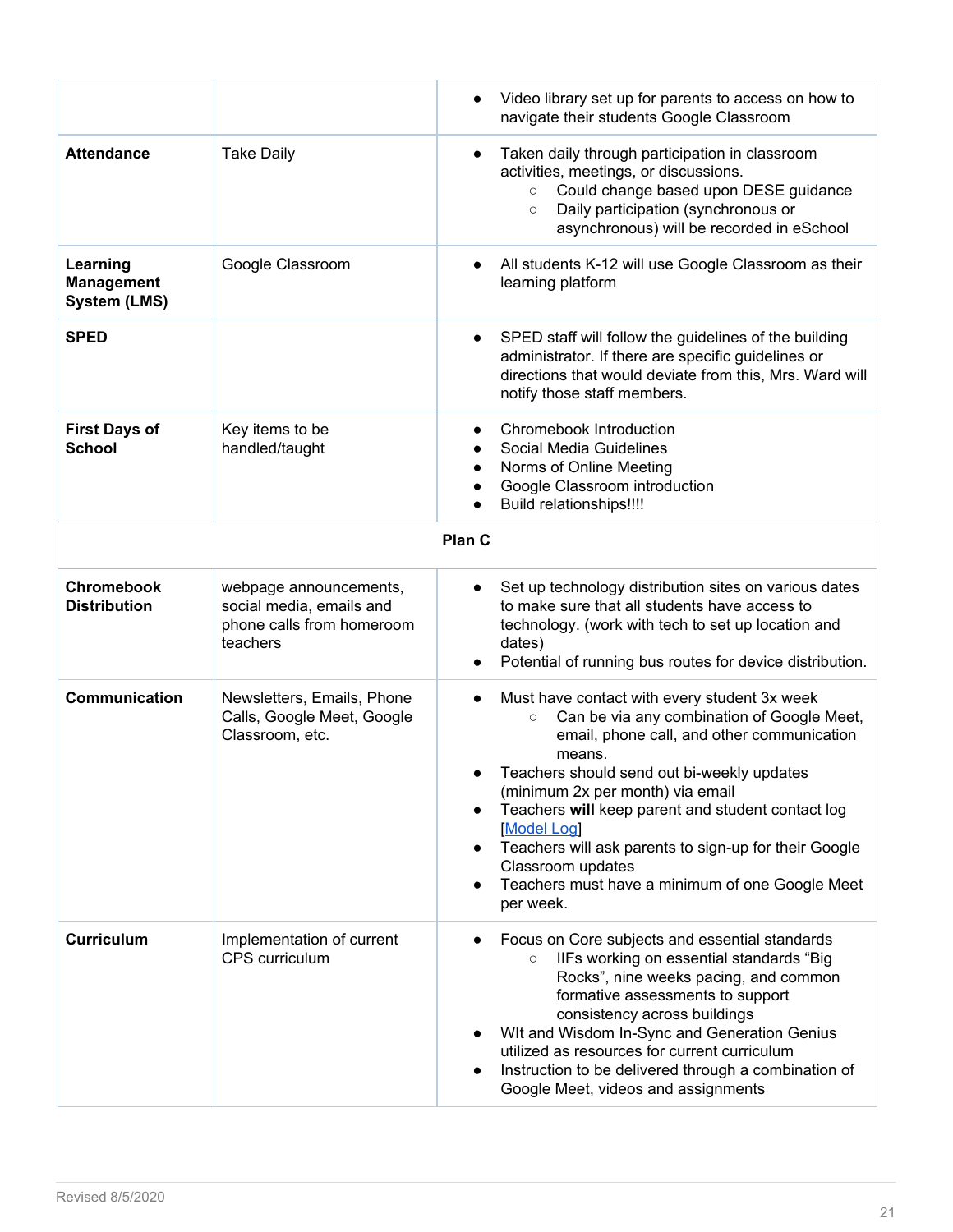| <b>Technology</b>                                    | Google Classroom                               | Instruction will be done via Google Classroom<br>utilizing a combination of Google Meet, videos and<br>assignments                                                                                                                         |
|------------------------------------------------------|------------------------------------------------|--------------------------------------------------------------------------------------------------------------------------------------------------------------------------------------------------------------------------------------------|
|                                                      | Chromebooks                                    | Newsletters, Emails, Phone Calls, Google Meet,<br>Google Classroom                                                                                                                                                                         |
| <b>Instructional Time</b>                            | Complete Instruction time<br>allotted per week | A maximum of 3 hours per class per week should be<br>allotted for:<br>Google Meet<br>$\circ$<br>Assignments on Google Classroom<br>$\circ$<br><b>Individual Meetings</b><br>$\circ$                                                        |
| <b>Assessment</b>                                    |                                                | Common Checkpoint Assessments based on<br>essential standards<br>MAP Growth will be used by classes in grades K-6                                                                                                                          |
| <b>Parent Tech</b><br><b>Classes</b>                 | Online                                         | Google classes offered for parent to enroll in virtually<br>Video library set up for parents to access on how to<br>navigate their students Google Classroom                                                                               |
| <b>Attendance</b>                                    | <b>Take Daily</b>                              | Taken daily through participation in classroom<br>activities, meetings, or discussions.<br>Could change based upon DESE guidance<br>$\circ$<br>Daily participation (synchronous or<br>$\circ$<br>asynchronous) will be recorded in eSchool |
| <b>SPED</b>                                          |                                                | SPED staff will follow the guidelines of the building<br>administrator. If there are specific guidelines or<br>directions that would deviate from this, Mrs. Ward will<br>notify those staff members.                                      |
| Learning<br><b>Management</b><br><b>System (LMS)</b> | Google Classroom                               | All students K-12 will use Google Classroom as their<br>learning platform                                                                                                                                                                  |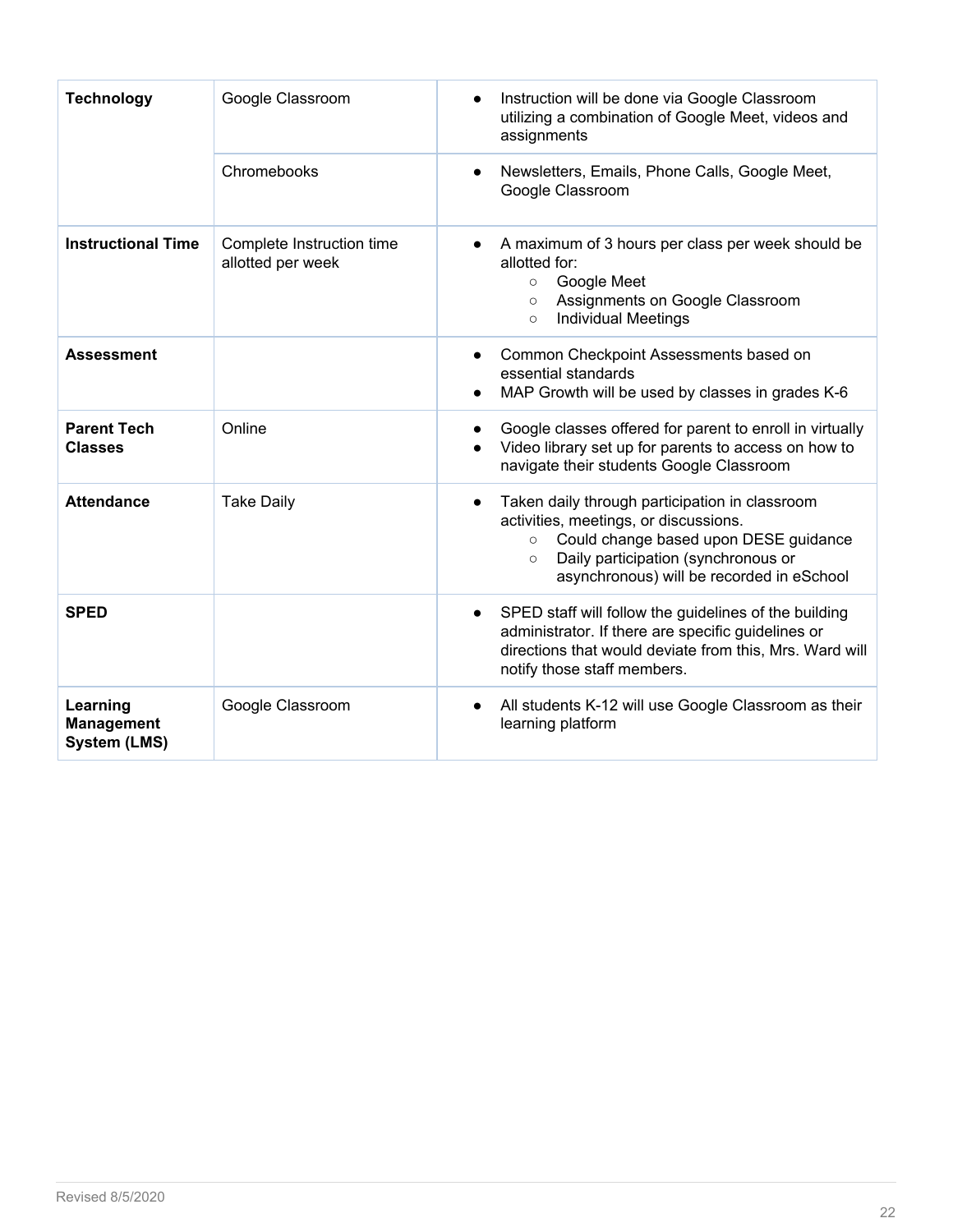<span id="page-22-0"></span>

| 7-12 Teachers: plan by plan |                                                                             |                                                                                                                                                                                                                                                                                                                                                                                                                                                                                                 |
|-----------------------------|-----------------------------------------------------------------------------|-------------------------------------------------------------------------------------------------------------------------------------------------------------------------------------------------------------------------------------------------------------------------------------------------------------------------------------------------------------------------------------------------------------------------------------------------------------------------------------------------|
| <b>Area</b>                 | <b>Looks Like</b>                                                           | <b>Teacher Expectations</b>                                                                                                                                                                                                                                                                                                                                                                                                                                                                     |
|                             |                                                                             | Plan A                                                                                                                                                                                                                                                                                                                                                                                                                                                                                          |
| Communication               | Newsletters, Emails, Phone<br>Calls, Google Meet, Google<br>Classroom, etc. | Teachers will ask parents to sign-up for their Google<br>$\bullet$<br>Classroom updates<br>Teachers must send out updates via email at least 1x<br>month.<br>Teachers are encouraged to keep parent contact log<br>$\bullet$<br>Model Log<br>Teachers must provide a syllabus of their course to<br>$\bullet$<br>students/guardians.<br>Should also be available on Google<br>$\circ$<br>classroom/website                                                                                      |
| <b>Curriculum</b>           | Implementation of current<br>CPS curricula                                  | Subject-area PLCs will work together to create short<br>videos (5-15 minutes) of current content to upload to<br>Google Classroom for students to access either as a<br>review or to preview content<br>PLCs should produce a minimum of 1x videos per<br>week<br>Videos can be recorded during:<br>$\circ$<br>plan time<br>$\blacksquare$<br>before/after school<br>during classroom instruction<br>$\blacksquare$<br>Videos will be kept in Shared Google Drive and<br>accessible by district |
| <b>Assessment</b>           |                                                                             | MAP Growth will be used by classes in grades 7-10<br>Common Assessments, created by PLCs, need to be<br>utilized                                                                                                                                                                                                                                                                                                                                                                                |
| <b>Technology</b>           | Google Classroom                                                            | Students should practice utilizing technology in the<br>ways that they will be expected to should we need to<br>pivot to remote learning.<br>Google classroom should be introduced by the 3rd<br>day of school                                                                                                                                                                                                                                                                                  |
|                             | Chromebooks                                                                 | All students will receive a Chromebook.<br>Chromebook distribution will take place during the<br>1st or 2nd week of school.<br>Schools will work with technology to develop roll-out<br>schedules.<br>There will be additional (few) Chromebooks and<br>chargers for students who forget theirs at home in<br>the media centers.                                                                                                                                                                |
|                             | Additional digital resources                                                | Digital textbooks, calculators, specific subject area<br>program licenses, and other resources may be<br>utilized<br>Teachers must ensure that students are<br>$\circ$<br>comfortable with using said resources                                                                                                                                                                                                                                                                                 |
| <b>Attendance</b>           | <b>Take Daily</b>                                                           | Taken daily using eSchool.                                                                                                                                                                                                                                                                                                                                                                                                                                                                      |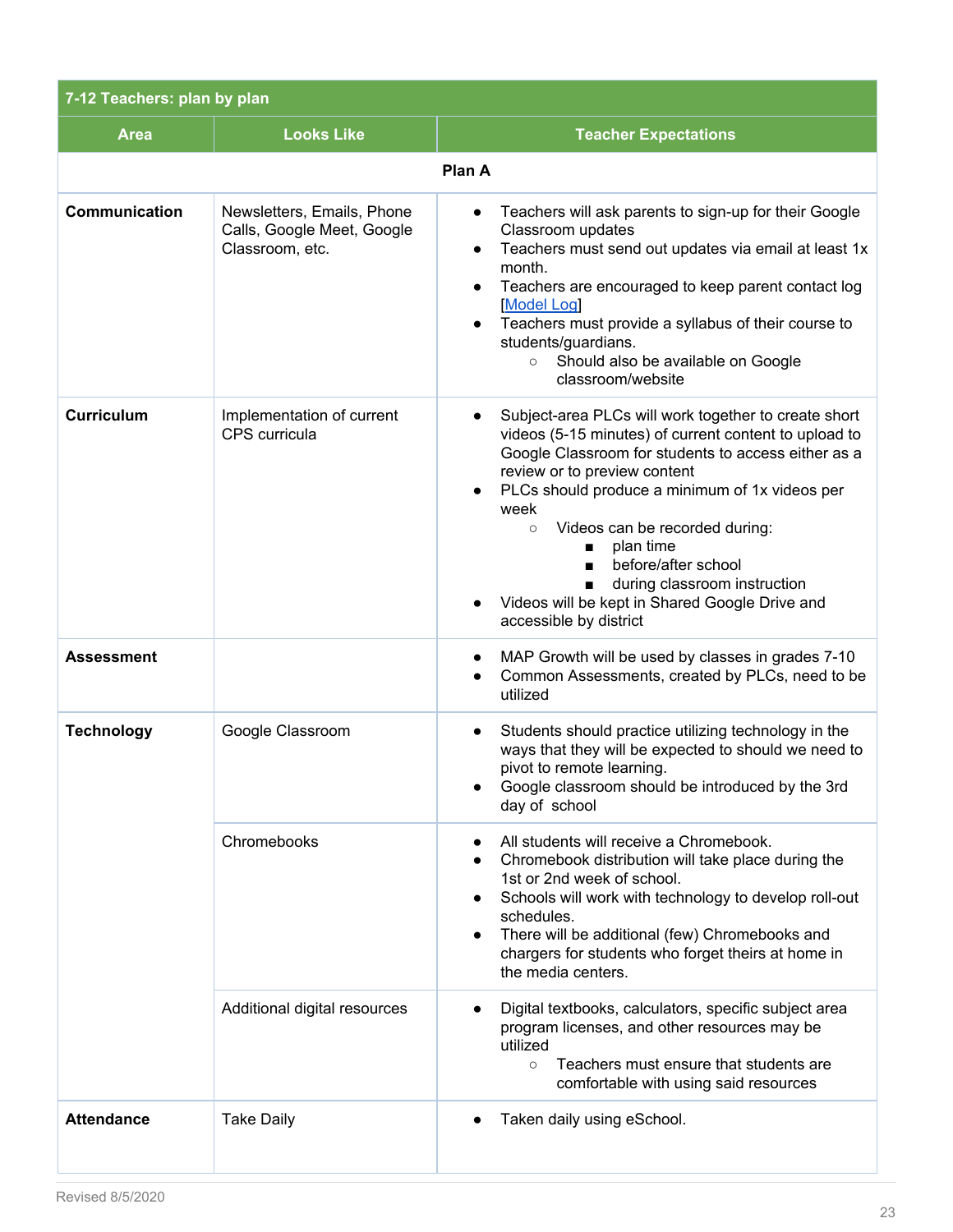| Grading                   | Per policy                                                                  | At least one grade per week should be taken and<br>entered.<br>Emphasis should be placed on grading<br>$\circ$<br>towards mastery of standards.                                                                                                                                                                                                              |
|---------------------------|-----------------------------------------------------------------------------|--------------------------------------------------------------------------------------------------------------------------------------------------------------------------------------------------------------------------------------------------------------------------------------------------------------------------------------------------------------|
| <b>SPED</b>               |                                                                             | SPED staff will follow the guidelines of the building<br>administrator. If there are specific guidelines or<br>directions that would deviate from this, Mrs. Ward will<br>notify those staff members.                                                                                                                                                        |
|                           |                                                                             | <b>Plan B</b>                                                                                                                                                                                                                                                                                                                                                |
| <b>Communication</b>      | Newsletters, Emails, Phone<br>Calls, Google Meet, Google<br>Classroom, etc. | Teachers will ask parents to sign-up for their Google<br>Classroom updates<br>Teachers MUST send out class updates via email, at<br>least 1x month.<br>Teachers MUST keep parent contact log [Model Log]<br>Teachers must provide a syllabus of their course to<br>students/guardians.<br>Should also be available on Google<br>$\circ$<br>classroom/website |
| <b>Curriculum</b>         | Implementation of current<br>CPS curricula                                  | Subject-area PLCs will work together to create short<br>videos (5-20 minutes) of current content to upload to<br>Google Classroom for students to access either as a<br>review or to preview content<br>PLCs should produce a minimum of 1x videos per<br>week<br>Videos will be kept in Shared Google Drive and<br>accessible by district                   |
| <b>Technology</b>         | Google Classroom                                                            | Students should practice utilizing technology in the<br>ways that they will be expected to should we need to<br>pivot to remote learning.<br>Google classroom should be introduced by the 1st<br>week of school                                                                                                                                              |
|                           | Chromebooks                                                                 | All students will receive a Chromebook.<br>Chromebook distribution will take place during the<br>1st or 2nd week of school.<br>Schools will work with technology to develop roll-out<br>schedules.<br>There will be additional (few) Chromebooks and<br>chargers for students who forget theirs at home in<br>the media centers.                             |
|                           | Additional digital resources                                                | Digital textbooks, calculators, specific subject area<br>$\bullet$<br>program licenses, and other resources may be<br>utilized<br>Teachers must ensure that students are<br>$\circ$<br>comfortable with using said resources                                                                                                                                 |
| <b>Instructional Time</b> | Complete Instruction time<br>allotted per week                              | A maximum of 3 hours per week per course should<br>be allotted for:<br>Google Meet (Minimum of 1x per course per<br>$\circ$<br>week)<br>Assignments on Google Classroom<br>$\circ$<br><b>Individual Meetings</b><br>$\circ$                                                                                                                                  |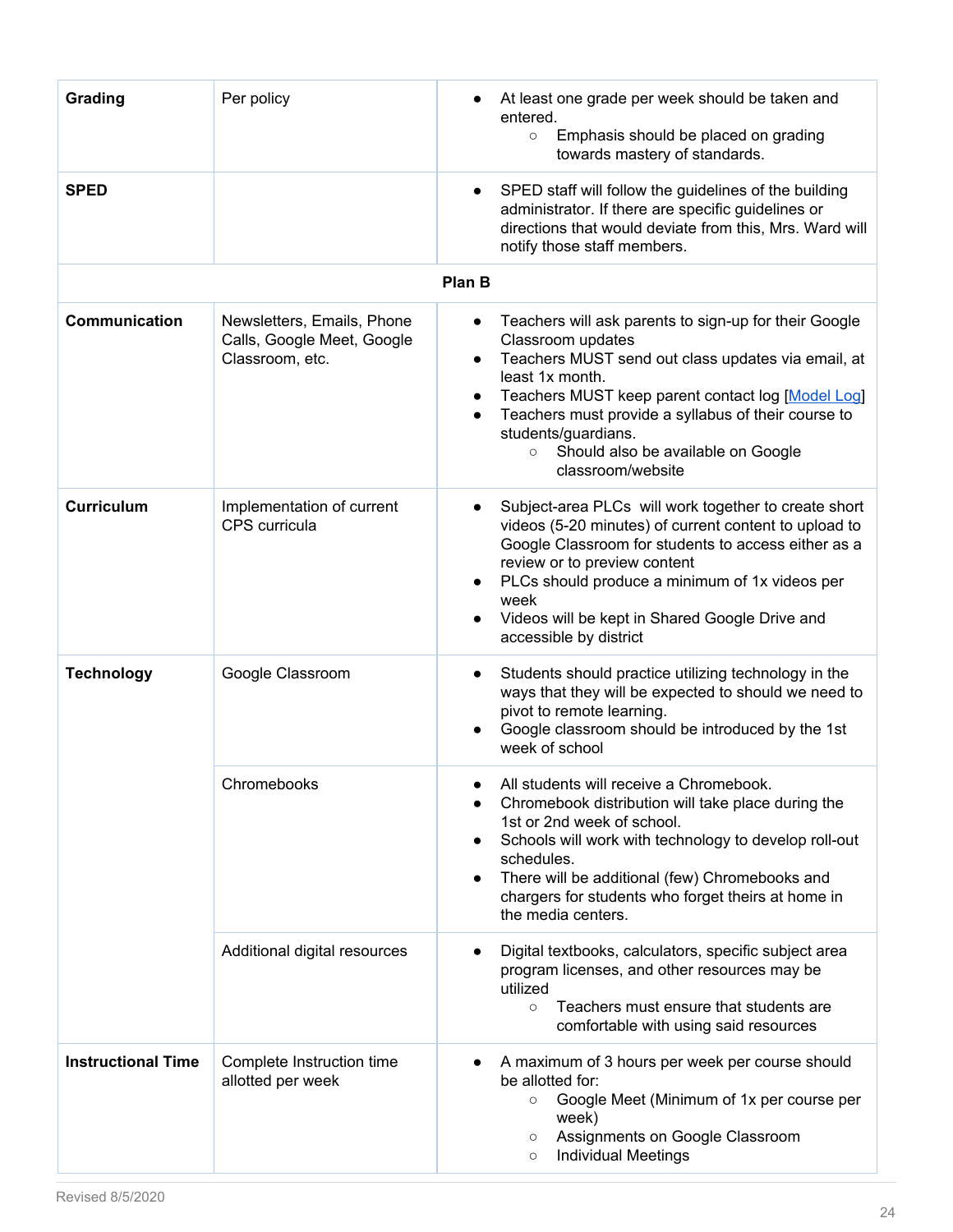| <b>Assessment</b>                                    |                                                                             | MAP Growth will be used by classes in grades 7-10<br>Common Assessments, created by PLCs, need to be<br>utilized                                                                                                                                                                                                                                                                                                                                                                                                                                |
|------------------------------------------------------|-----------------------------------------------------------------------------|-------------------------------------------------------------------------------------------------------------------------------------------------------------------------------------------------------------------------------------------------------------------------------------------------------------------------------------------------------------------------------------------------------------------------------------------------------------------------------------------------------------------------------------------------|
| <b>Parent Tech</b><br><b>Classes</b>                 | Online                                                                      | Google classes offered for parent to enroll in virtually<br>Video library set up for parents to access on how to<br>navigate their students Google Classroom                                                                                                                                                                                                                                                                                                                                                                                    |
| <b>Attendance</b>                                    | <b>Take Daily</b>                                                           | Taken daily through participation in classroom<br>activities, meetings, or discussions.<br>Could change based upon DESE guidance<br>$\circ$<br>Daily participation (synchronous or<br>$\circ$<br>asynchronous) will be recorded in eSchool                                                                                                                                                                                                                                                                                                      |
| Grading                                              |                                                                             | At least one (1) and no more than three (3) grades<br>per week should be taken and entered<br>Emphasis should be placed on grading<br>$\circ$<br>towards mastery of standards.                                                                                                                                                                                                                                                                                                                                                                  |
| Learning<br><b>Management</b><br><b>System (LMS)</b> | Google Classroom                                                            | All students K-12 will use Google Classroom as their<br>learning platform                                                                                                                                                                                                                                                                                                                                                                                                                                                                       |
| <b>SPED</b>                                          |                                                                             | SPED staff will follow the guidelines of the building<br>administrator. If there are specific guidelines or<br>directions that would deviate from this, Mrs. Ward will<br>notify those staff members.                                                                                                                                                                                                                                                                                                                                           |
| <b>First Days of</b><br><b>School</b>                | Key items to be<br>handled/taught                                           | Syllabus/Course Overview<br>Chromebook Introduction/rollout<br>Social Media Guidelines<br>Norms of Online Meeting<br>Google Classroom introduction<br>Build relationships!!!!                                                                                                                                                                                                                                                                                                                                                                   |
|                                                      |                                                                             | Plan C                                                                                                                                                                                                                                                                                                                                                                                                                                                                                                                                          |
| <b>Chromebook</b><br><b>Distribution</b>             | webpage announcements,<br>social media, emails from Liz<br>to families      | Set up technology distribution sites on various dates<br>to make sure that all students have access to<br>technology. (work with tech to set up location and<br>dates)                                                                                                                                                                                                                                                                                                                                                                          |
| <b>Communication</b>                                 | Newsletters, Emails, Phone<br>Calls, Google Meet, Google<br>Classroom, etc. | Teachers will ask parents to sign-up for their Google<br>$\bullet$<br>Classroom updates<br>Teachers MUST send out class updates via email, at<br>$\bullet$<br>least 1x month.<br>Teachers MUST keep parent contact log [Model Log]<br>٠<br>Teachers must provide a syllabus of their course to<br>students/guardians.<br>Should also be available on Google<br>$\circ$<br>classroom/website<br>Teachers must provide a syllabus of their course to<br>students/guardians.<br>Should also be available on Google<br>$\circ$<br>classroom/website |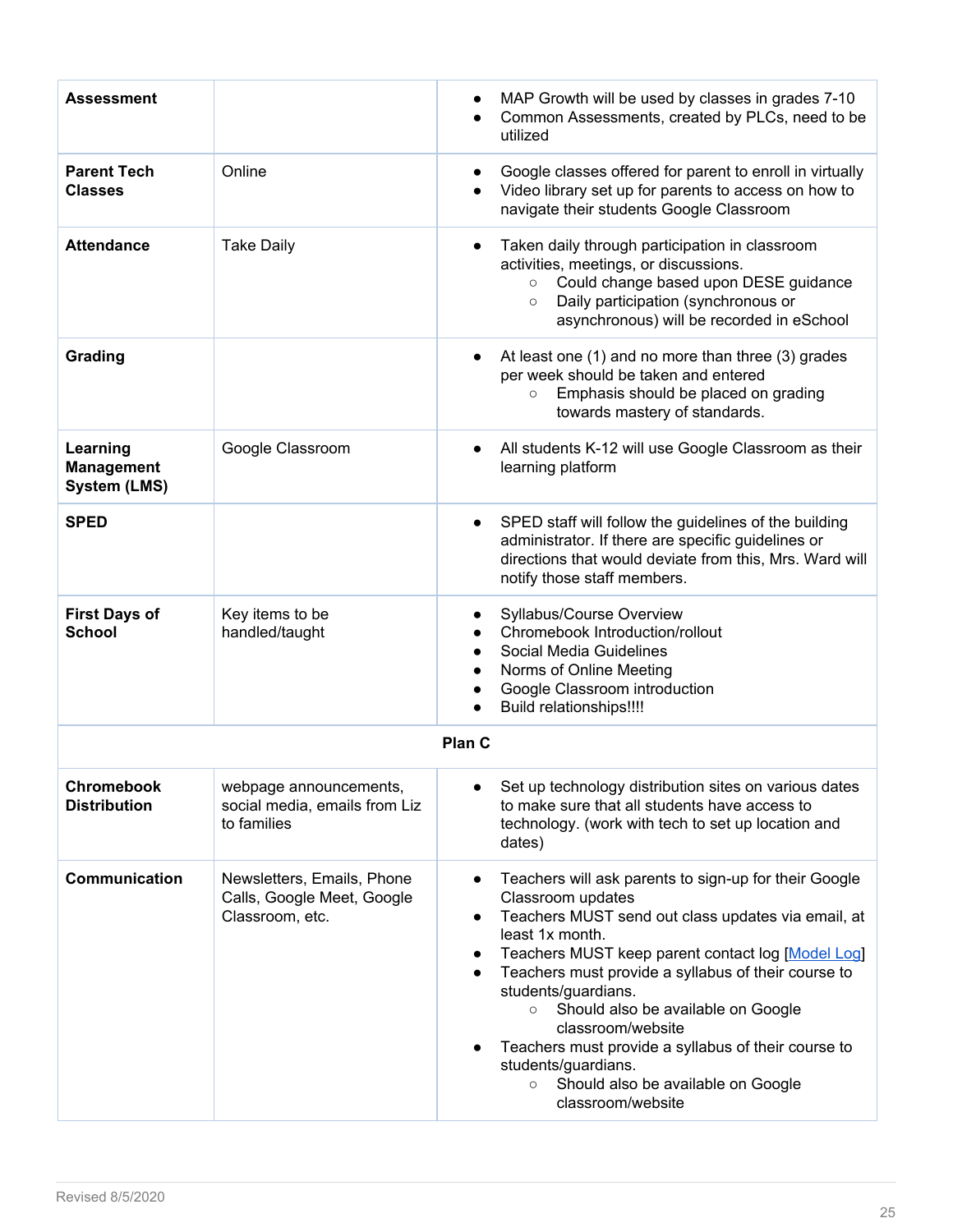| <b>Curriculum</b>                    | Implementation of current<br>CPS curriculum    | Subject-area PLCs will work together to create short<br>videos (5-20 minutes) of current content to upload to<br>Google Classroom for students to access either as a<br>review or to preview content<br>PLCs should produce a minimum of 3x videos per<br>$\bullet$<br>week<br>Videos will be kept in Shared Google Drive and<br>accessible by district |
|--------------------------------------|------------------------------------------------|---------------------------------------------------------------------------------------------------------------------------------------------------------------------------------------------------------------------------------------------------------------------------------------------------------------------------------------------------------|
| <b>Technology</b>                    | Google Classroom                               | Students should practice utilizing technology in the<br>$\bullet$<br>ways that they will be expected to should we need to<br>pivot to remote learning.<br>Google classroom should be introduced by the 1st<br>$\bullet$<br>day of the 2nd week of school                                                                                                |
|                                      | Chromebooks                                    | All students will receive a Chromebook.<br>Chromebook distribution will take place during the<br>1st or 2nd week of school.<br>Schools will work with technology to develop roll-out<br>schedules.<br>There will be additional (few) Chromebooks and<br>chargers for students who forget theirs at home in<br>the media centers.                        |
|                                      | Additional digital resources                   | Digital textbooks, calculators, specific subject area<br>$\bullet$<br>program licenses, and other resources may be<br>utilized<br>Teachers must ensure that students are<br>$\circ$<br>comfortable with using said resources                                                                                                                            |
| <b>Instructional Time</b>            | Complete Instruction time<br>allotted per week | A maximum of 3 hours per week per course should<br>$\bullet$<br>be allotted for:<br>Google Meet (Minimum of 1x per course per<br>$\circ$<br>week)<br>Assignments on Google Classroom<br>$\circ$<br><b>Individual Meetings</b><br>$\circ$                                                                                                                |
| <b>Assessment</b>                    |                                                | MAP Growth will be used by classes in grades 7-10<br>Common Assessments, created by PLCs, need to be<br>utilized                                                                                                                                                                                                                                        |
| <b>Parent Tech</b><br><b>Classes</b> | Online                                         | Google classes offered for parent to enroll in virtually<br>Video library set up for parents to access on how to<br>navigate their students Google Classroom                                                                                                                                                                                            |
| <b>Attendance</b>                    | <b>Take Daily</b>                              | Taken daily through participation in classroom<br>$\bullet$<br>activities, meetings, or discussions.<br>Could change based upon DESE guidance<br>$\circ$<br>Daily participation (synchronous or<br>$\circ$<br>asynchronous) will be recorded in eSchool                                                                                                 |
| Grading                              |                                                | At least one (1) and no more than three (3) grades<br>per week should be taken and entered<br>Emphasis should be placed on grading<br>$\circ$<br>towards mastery of standards.                                                                                                                                                                          |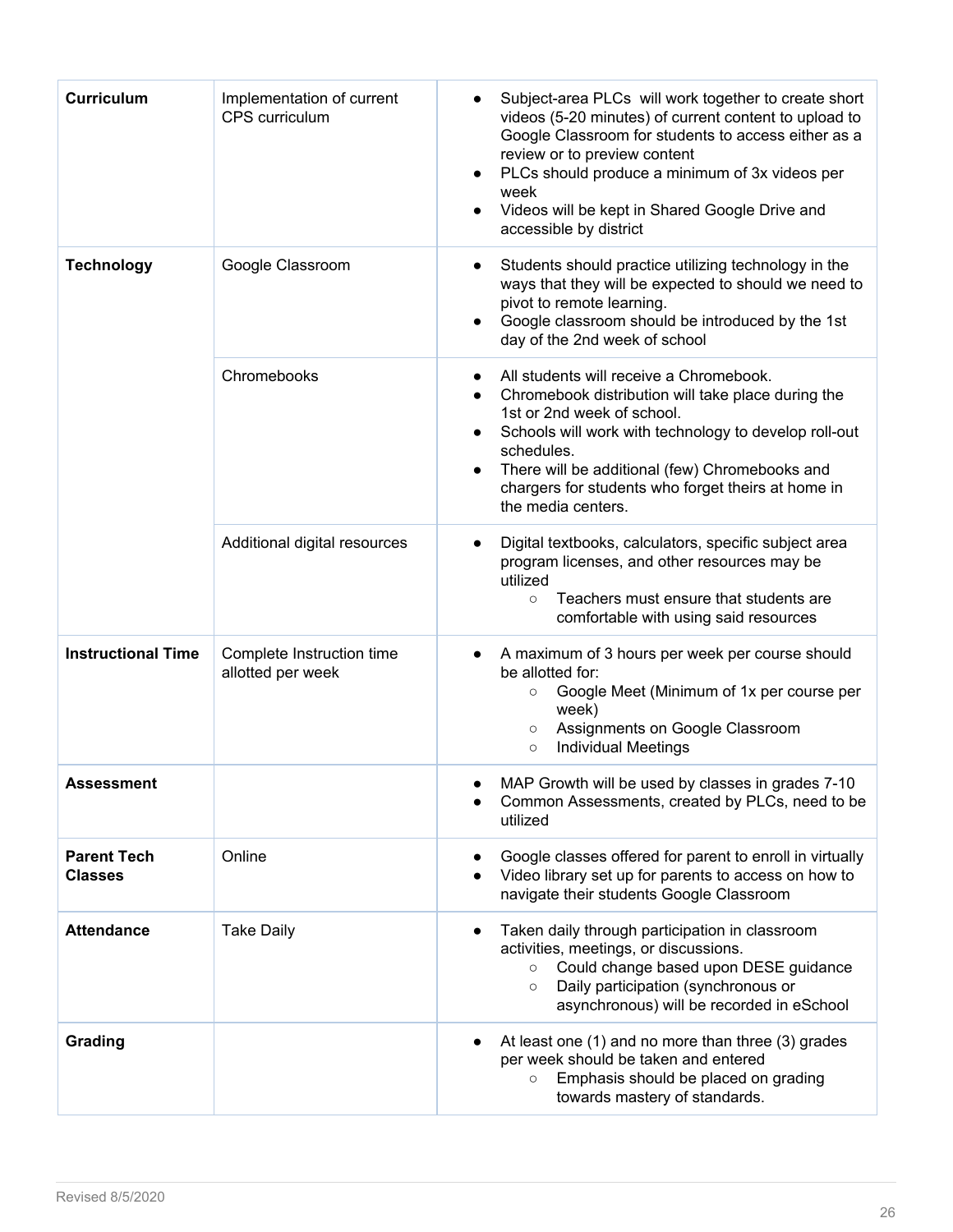| Learning<br><b>Management</b><br><b>System (LMS)</b> | Google Classroom                  | All students K-12 will use Google Classroom as their<br>$\bullet$<br>learning platform                                                                                                                             |
|------------------------------------------------------|-----------------------------------|--------------------------------------------------------------------------------------------------------------------------------------------------------------------------------------------------------------------|
| <b>SPED</b>                                          |                                   | SPED staff will follow the guidelines of the building<br>$\bullet$<br>administrator. If there are specific guidelines or<br>directions that would deviate from this, Mrs. Ward will<br>notify those staff members. |
| <b>First Days of</b><br><b>School</b>                | Key items to be<br>handled/taught | Syllabus/Course Overview<br>Chromebook Introduction/rollout<br>Social Media Guidelines<br>Norms of Online Meeting<br>$\bullet$<br>Google Classroom introduction<br>Build relationships!!!!<br>$\bullet$            |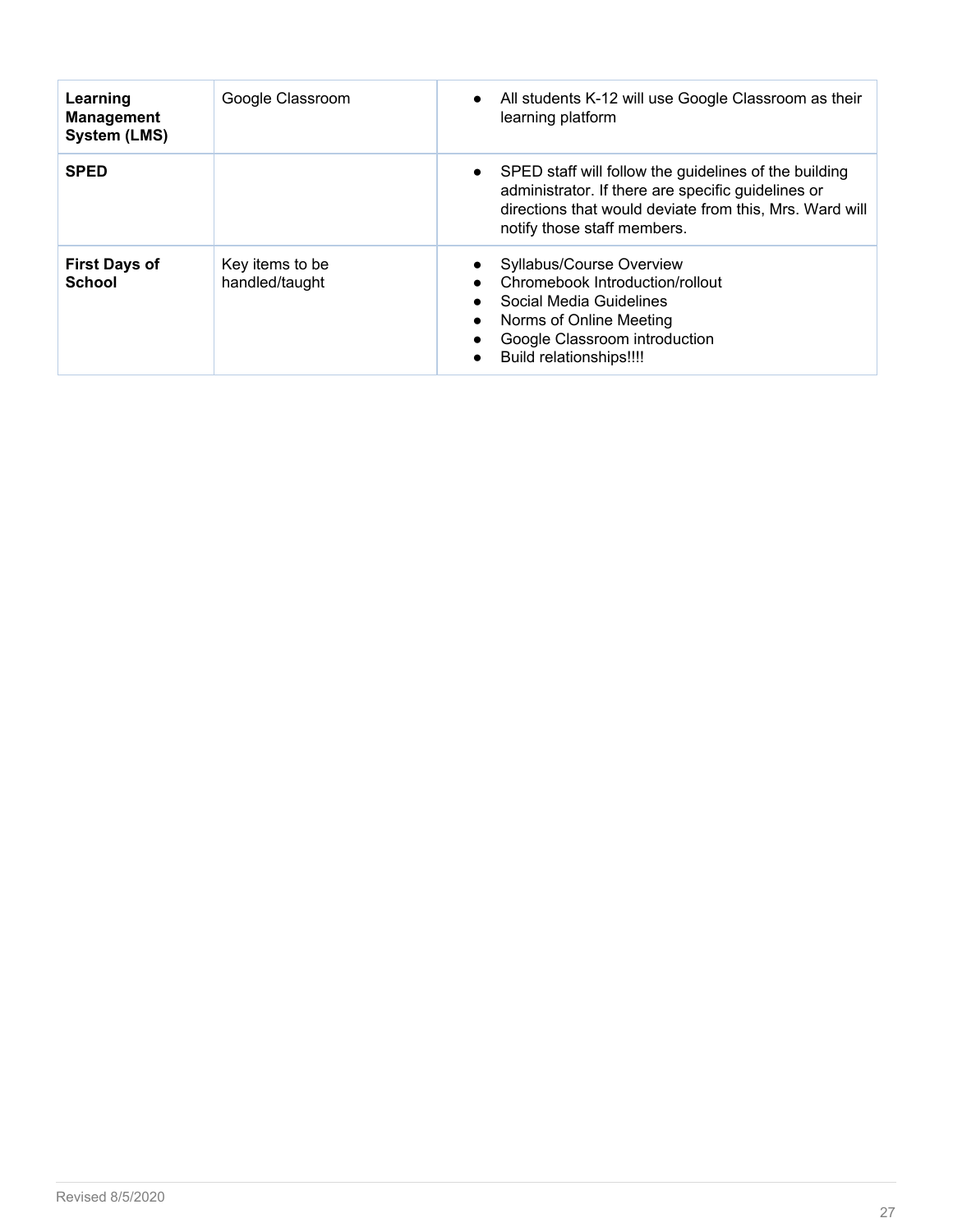<span id="page-27-0"></span>

| <b>Pre-K Teachers: plan by plan</b> |  |
|-------------------------------------|--|
|                                     |  |

Mrs. Bridges will guide and direct all Pre-K conversations. She will work with K-4 building administrators.

| <b>Area</b>          | <b>Looks Like</b>                                                             | <b>Teacher Expectations</b>                                                                                                                                                                                                                                                                                                                                                                                                                                                                                                                                                                                                        |
|----------------------|-------------------------------------------------------------------------------|------------------------------------------------------------------------------------------------------------------------------------------------------------------------------------------------------------------------------------------------------------------------------------------------------------------------------------------------------------------------------------------------------------------------------------------------------------------------------------------------------------------------------------------------------------------------------------------------------------------------------------|
| Plan A               |                                                                               |                                                                                                                                                                                                                                                                                                                                                                                                                                                                                                                                                                                                                                    |
| <b>Communication</b> | Newsletters, Emails, Phone<br>Calls, Google Meet,<br>Brightwheel, Seesaw etc. | Teachers will have families sign-up for their child's<br>$\bullet$<br>Brightwheel account for classroom and school<br>updates<br>Teachers will send out weekly Newsletters via<br>$\bullet$<br>Brightwheel<br>Pre-K Staff will make weekly contact with each<br>$\bullet$<br>family via Brightwheel<br>Teachers are encouraged to keep parent contact log<br>$\bullet$<br>(Brightwheel tracks parent communication)                                                                                                                                                                                                                |
| <b>Curriculum</b>    | Implementation of current<br>CPS curricula                                    | PLCs will work together to create short videos (5-15<br>$\bullet$<br>minutes) of current content to upload to Brightwheel<br>for students to access either as a review or to<br>preview content<br>PLCs should produce a minimum of 3x videos per<br>week<br>Videos can be recorded during:<br>$\circ$<br>plan time<br>$\blacksquare$<br>before/after school<br>$\blacksquare$<br>during classroom instruction<br>Videos will be kept in Shared Google Drive and<br>accessible by district<br>Teachers will utilize AR Early Learning Standards<br>$\bullet$<br>and Work Sampling Checklist to progress monitor<br>pre-k students. |
| <b>Assessment</b>    |                                                                               | Common Formative Assessments utilizing Work<br>Sampling using the AR Early Learning Standards.                                                                                                                                                                                                                                                                                                                                                                                                                                                                                                                                     |
| <b>Technology</b>    | <b>Brightwheel</b>                                                            | Students should practice utilizing technology in the<br>ways that they will be expected to should we need to<br>pivot to remote learning.<br>Brightwheel should be introduced by the 1st day of<br>the 2nd week of school                                                                                                                                                                                                                                                                                                                                                                                                          |
|                      | Chromebooks                                                                   | Pre-K students will NOT receive a Chromebook, but<br>$\bullet$<br>if a family requests technology our Technology<br>Department will work to support pre-k families.<br>Chromebook distribution will take place for pre-k<br>when we go to remote learning.<br>Pre-K sites will work with technology to develop<br>roll-out schedules.                                                                                                                                                                                                                                                                                              |
|                      | <b>Additional resources</b>                                                   | Pre-K will provide hands-on resources for pre-k<br>families.<br>Teachers must ensure that students are<br>$\circ$<br>comfortable with using said resources                                                                                                                                                                                                                                                                                                                                                                                                                                                                         |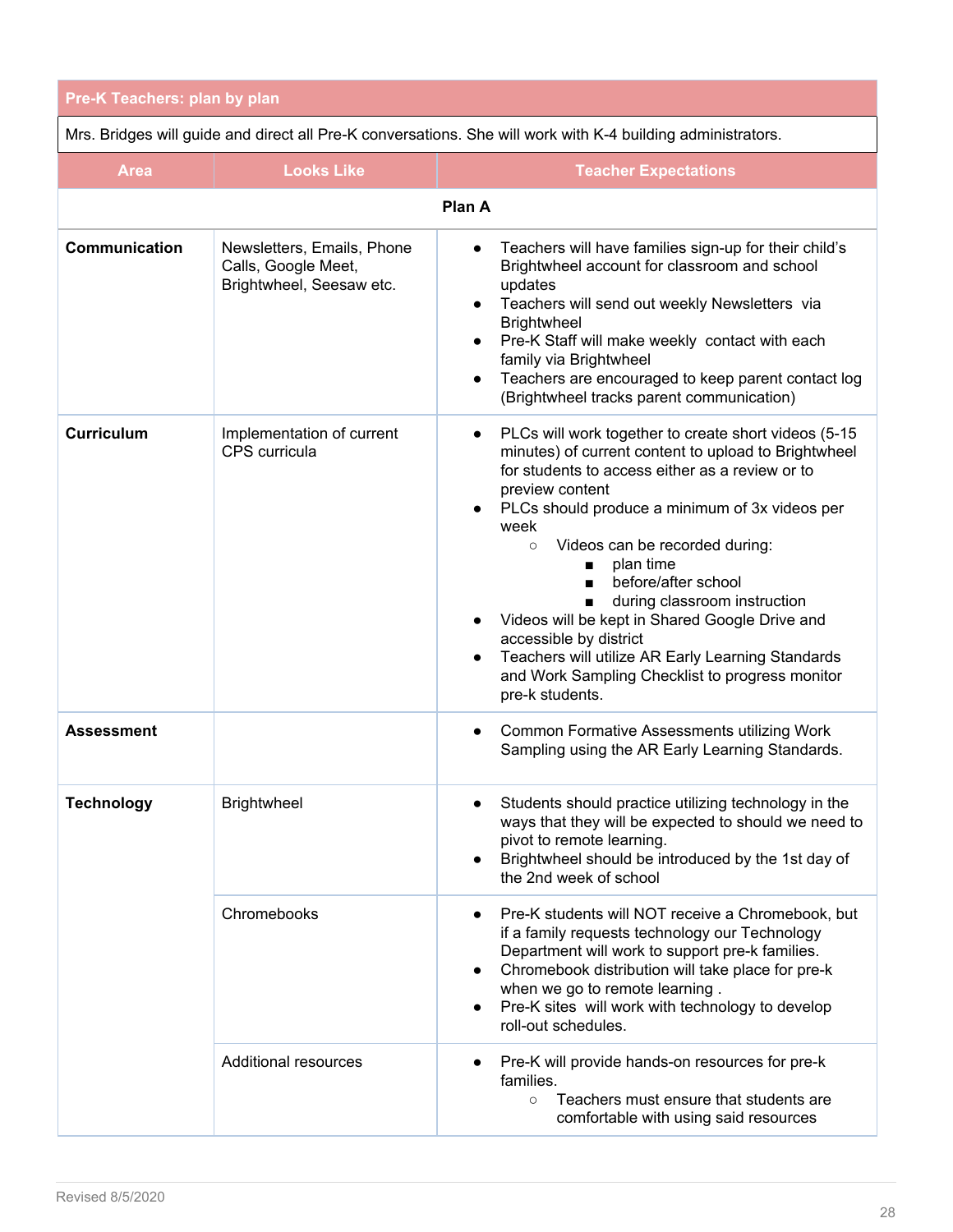| <b>Attendance</b>                     | <b>Take Daily</b>                                                              | Taken daily using Brightwheel/ eSchool.                                                                                                                                                                                                                                                                                                                                                                                                                                                         |
|---------------------------------------|--------------------------------------------------------------------------------|-------------------------------------------------------------------------------------------------------------------------------------------------------------------------------------------------------------------------------------------------------------------------------------------------------------------------------------------------------------------------------------------------------------------------------------------------------------------------------------------------|
| Grading                               |                                                                                | Work Sampling will be documented and shared with<br>families a minimum of 2 times per year.                                                                                                                                                                                                                                                                                                                                                                                                     |
|                                       |                                                                                | Plan B                                                                                                                                                                                                                                                                                                                                                                                                                                                                                          |
| Communication                         | Newsletters, Emails, Phone<br>Calls, Google Meet,<br>Brightwheel, Seesaw, etc. | Teachers will ask parents to sign-up for their<br>$\bullet$<br><b>Brightwheel updates</b><br>Teachers should send out bi-weekly updates<br>(minimum 2x per month) via Brightwheel.<br>Teachers are encouraged to keep parent contact log                                                                                                                                                                                                                                                        |
| <b>Curriculum</b>                     | Implementation of current<br>CPS curricula                                     | PLCs will work together to create short videos (5-15<br>minutes) of current content to upload to Brightwheel<br>for families to access either as a review or to preview<br>content<br>PLCs should produce a minimum of 3x videos per<br>week<br>Videos can be recorded during:<br>$\circ$<br>plan time<br>$\blacksquare$<br>before/after school<br>$\blacksquare$<br>during classroom instruction<br>$\blacksquare$<br>Videos will be kept in Shared Google Drive and<br>accessible by district |
| <b>Assessment</b>                     |                                                                                | Work Sampling performance assessments for<br>Beginning (Period 1), Middle (Period 2) and End of<br>the Year.                                                                                                                                                                                                                                                                                                                                                                                    |
| <b>Technology</b>                     | <b>Brightwheel</b>                                                             | Pre-K students will NOT receive a Chromebook, but<br>$\bullet$<br>if a family requests technology our Technology<br>Department will work to support pre-k families.<br>Chromebook distribution will take place for pre-k<br>when we go to remote learning.<br>Pre-K sites will work with technology to develop<br>roll-out schedules for families needing technology.                                                                                                                           |
|                                       | Chromebooks                                                                    | Pre-K students will NOT receive a Chromebook.<br>Chromebook distribution will take place during the<br>$\bullet$<br>1st or 2nd week of school.<br>Pre-K sites will work with technology to develop<br>roll-out schedules for families needing technology.                                                                                                                                                                                                                                       |
| <b>Attendance</b>                     | <b>Take Daily</b>                                                              | Taken daily using Brightwheel/eSchool.                                                                                                                                                                                                                                                                                                                                                                                                                                                          |
| <b>First Days of</b><br><b>School</b> | Key items to be<br>handled/taught                                              | Syllabus/Course Overview<br>Chromebook Introduction/rollout<br>Social Media Guidelines<br>Norms of Online Meeting<br>Google Classroom introduction<br><b>Build relationships!!!!</b>                                                                                                                                                                                                                                                                                                            |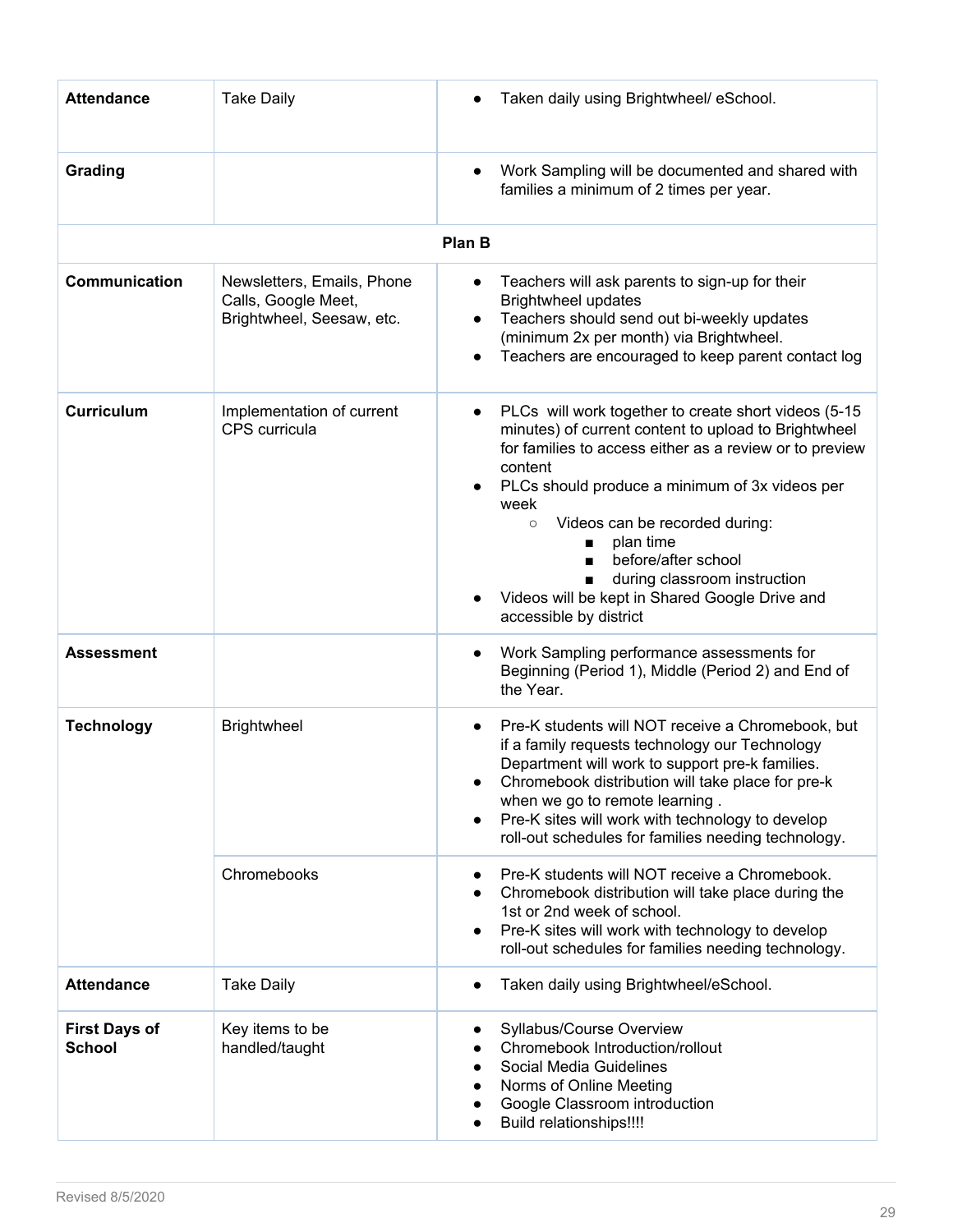| Plan C                                |                                                                             |                                                                                                                                                                                                                                                                                                                                                                                                                                                                                                                                |
|---------------------------------------|-----------------------------------------------------------------------------|--------------------------------------------------------------------------------------------------------------------------------------------------------------------------------------------------------------------------------------------------------------------------------------------------------------------------------------------------------------------------------------------------------------------------------------------------------------------------------------------------------------------------------|
| <b>Communication</b>                  | Newsletters, Emails, Phone<br>Calls, Google Meet, Google<br>Classroom, etc. | Teachers will ask parents to sign-up for their Google<br>$\bullet$<br>Classroom updates<br>Teachers must send out updates via email at least 1x<br>$\bullet$<br>month.<br>Teachers are encouraged to keep parent contact log<br>Teachers must provide a syllabus of their course to<br>students/guardians.<br>Should also be available on Google<br>$\circ$<br>classroom/website                                                                                                                                               |
| <b>Curriculum</b>                     | Implementation of current<br>CPS curricula                                  | Subject-area PLCs will work together to create short<br>$\bullet$<br>videos (5-15 minutes) of current content to upload to<br>Google Classroom for students to access either as a<br>review or to preview content<br>PLCs should produce a minimum of 3x videos per<br>week<br>Videos can be recorded during:<br>$\circ$<br>plan time<br>$\blacksquare$<br>before/after school<br>$\blacksquare$<br>during classroom instruction<br>$\blacksquare$<br>Videos will be kept in Shared Google Drive and<br>accessible by district |
| <b>Technology</b>                     | Google Classroom                                                            | Students should practice utilizing technology in the<br>ways that they will be expected to should we need to<br>pivot to remote learning.<br>Google classroom should be introduced by the 1st<br>day of the 2nd week of school                                                                                                                                                                                                                                                                                                 |
|                                       | Chromebooks                                                                 | All students will receive a Chromebook.<br>Chromebook distribution will take place during the<br>1st or 2nd week of school.<br>Schools will work with technology to develop roll-out<br>schedules.<br>There will be additional (few) Chromebooks and<br>chargers for students who forget theirs at home in<br>the media centers.                                                                                                                                                                                               |
|                                       | <b>Additional resources</b>                                                 | Pre-K will provide hands-on resources for pre-k<br>families.                                                                                                                                                                                                                                                                                                                                                                                                                                                                   |
| <b>Attendance</b>                     | <b>Take Daily</b>                                                           | Taken daily using eSchool.                                                                                                                                                                                                                                                                                                                                                                                                                                                                                                     |
| <b>First Days of</b><br><b>School</b> | Key items to be<br>handled/taught                                           | Syllabus/Course Overview<br>Chromebook Introduction/rollout<br>Social Media Guidelines<br>Norms of Online Meeting<br>Google Classroom introduction<br>Build relationships!!!!                                                                                                                                                                                                                                                                                                                                                  |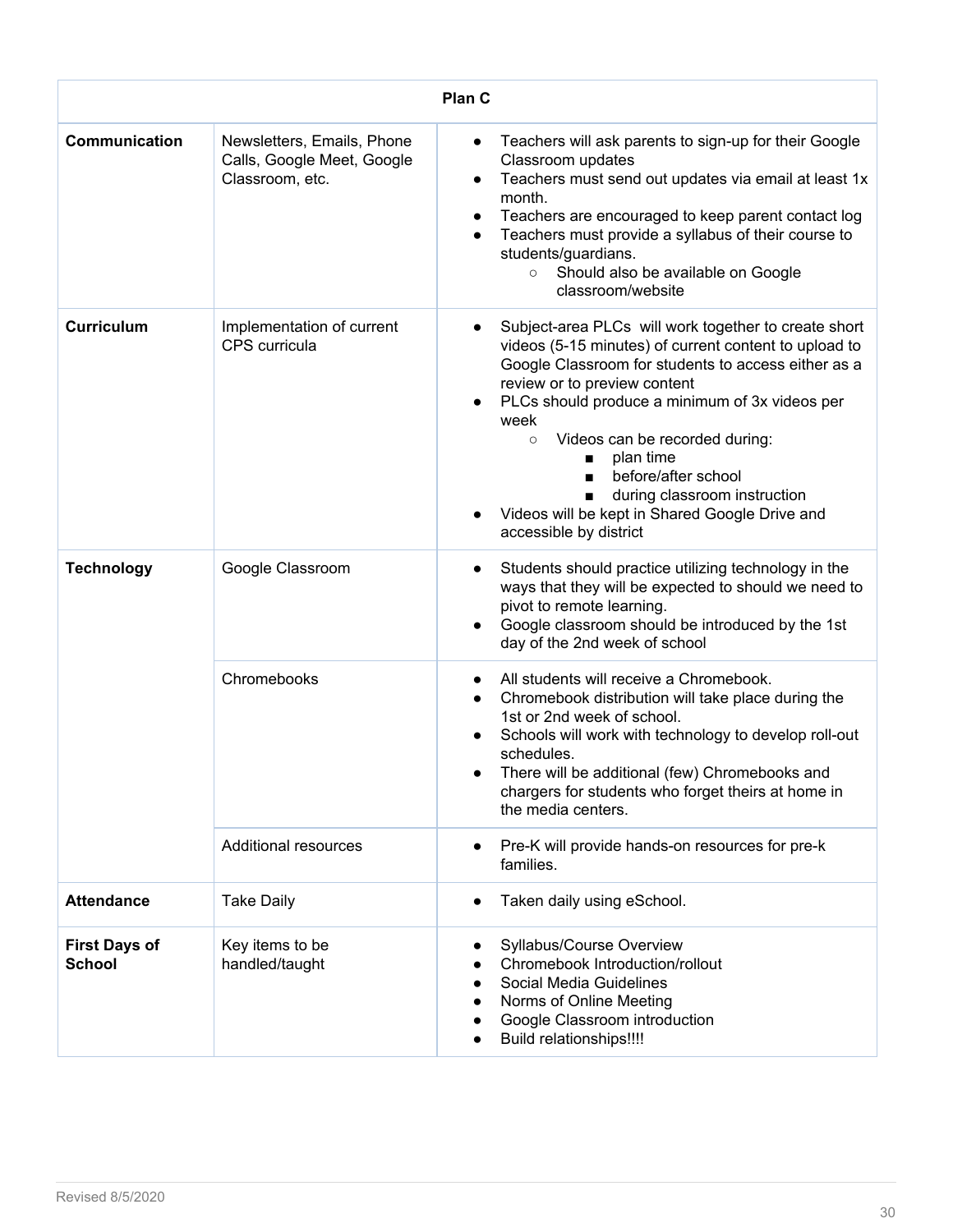## <span id="page-30-0"></span>**Specialty Area Teachers: plan by plan**

Speciality area teachers will work with their respective Directors/Coordinators along with their building administration to carry out their respective job duties.

| <b>Area</b>                               | <b>Looks Like</b>                                                           | <b>Teacher Expectations</b>                                                                                                                                                                                                                                                                                                                                                                                                                                                                                                                                                                                                      |  |  |
|-------------------------------------------|-----------------------------------------------------------------------------|----------------------------------------------------------------------------------------------------------------------------------------------------------------------------------------------------------------------------------------------------------------------------------------------------------------------------------------------------------------------------------------------------------------------------------------------------------------------------------------------------------------------------------------------------------------------------------------------------------------------------------|--|--|
|                                           | Plan A                                                                      |                                                                                                                                                                                                                                                                                                                                                                                                                                                                                                                                                                                                                                  |  |  |
| Subject/Areas<br><b>Specific Guidance</b> | Director/Coordinator<br>Guidance                                            | Speciality area teachers will receive specific<br>guidance on curriculum, remote-learning planning<br>from their respective Directors/Coordinators.                                                                                                                                                                                                                                                                                                                                                                                                                                                                              |  |  |
| <b>Communication</b>                      | Newsletters, Emails, Phone<br>Calls, Google Meet, Google<br>Classroom, etc. | Teachers will be added to each classroom teacher's<br>Google Classroom OR create their own Google<br>Classroom (G/T, SPED, & ELL.<br>Coordinators/Directors will guide this conversation)<br>Teachers should send out bi-weekly updates<br>$\bullet$<br>(minimum 2x per month) via email<br>Teachers are encouraged to keep parent contact log<br>$\bullet$<br>Model Log                                                                                                                                                                                                                                                         |  |  |
| <b>Curriculum</b>                         | Implementation of current<br>CPS curriculum                                 | PLCs will work together to create short videos (5-20<br>$\bullet$<br>minutes) of key skills on current content OR<br>introduction of new materials<br>Videos will be uploaded to Google Classroom for<br>students to access either as a review or to preview<br>content<br>PLCs should produce a minimum of 3x videos per<br>week<br>Videos can be recorded during:<br>$\circ$<br>plan time<br>$\blacksquare$<br>before/after school<br>$\blacksquare$<br>during classroom instruction<br>$\blacksquare$<br>Videos will be kept in Shared Google Drive and<br>accessible by PLC<br>Videos should be focused on "the main things" |  |  |
| <b>Assessment</b>                         |                                                                             | Common Formative Assessments as applicable<br>MAP Growth will be used by classes in grades K-10                                                                                                                                                                                                                                                                                                                                                                                                                                                                                                                                  |  |  |
| <b>Technology</b>                         | Google Classroom                                                            | Students should practice utilizing technology in the<br>ways that they will be expected to should we need to<br>pivot to remote learning.<br>Google classroom should be introduced during the<br>1st week of school                                                                                                                                                                                                                                                                                                                                                                                                              |  |  |
|                                           | Chromebooks                                                                 | All students will receive a Chromebook.<br>Chromebook distribution will take place during the<br>1st week of school.<br>Schools will work with technology to develop roll-out<br>schedules.<br>There will be additional (few) Chromebooks and<br>chargers for students who forget theirs at home.                                                                                                                                                                                                                                                                                                                                |  |  |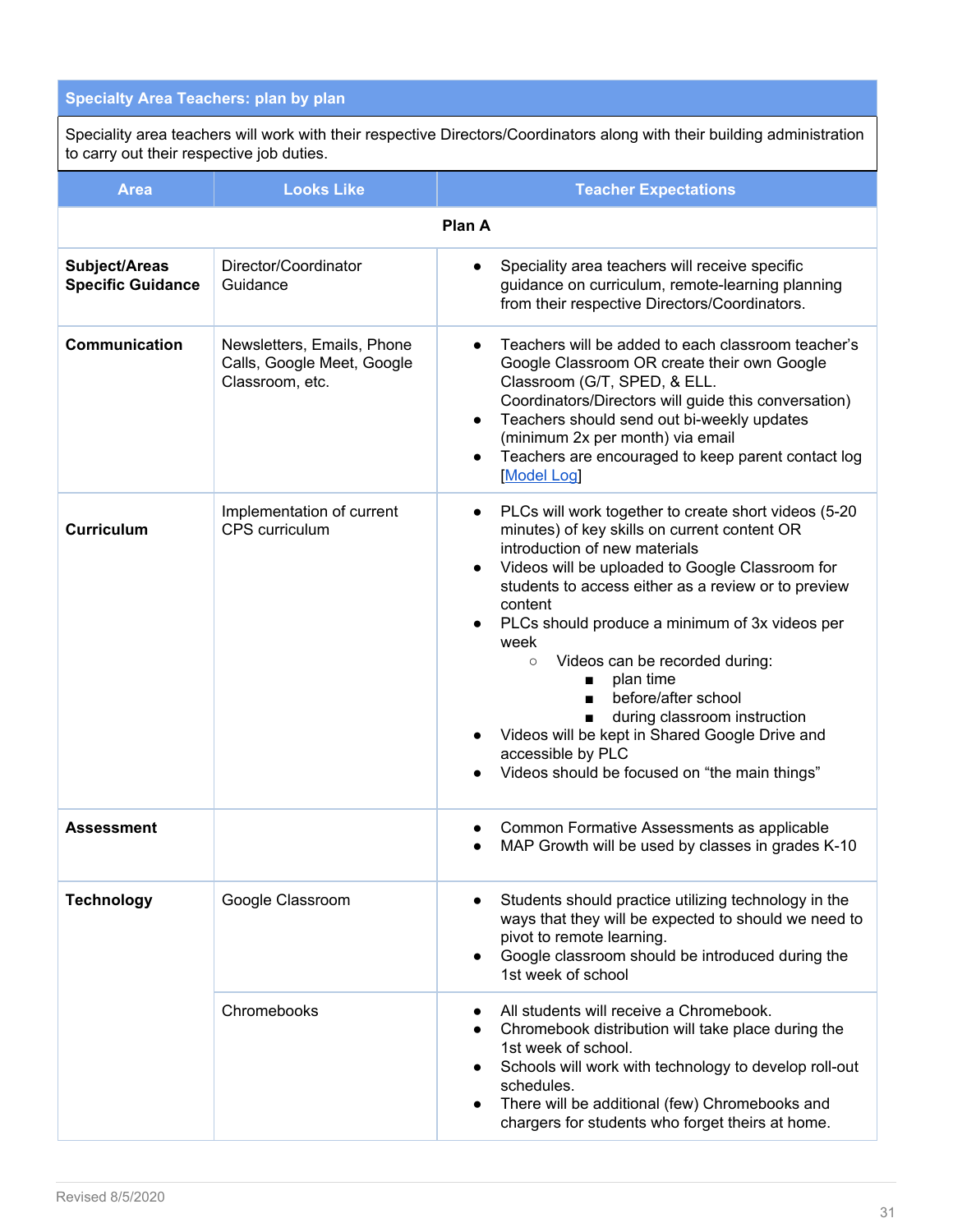| <b>Attendance</b>                                    | <b>Take Daily</b>                                                           | N/A                                                                                                                                                                                                                                                                                                                                                                                                                                                                                                                                                |
|------------------------------------------------------|-----------------------------------------------------------------------------|----------------------------------------------------------------------------------------------------------------------------------------------------------------------------------------------------------------------------------------------------------------------------------------------------------------------------------------------------------------------------------------------------------------------------------------------------------------------------------------------------------------------------------------------------|
| Learning<br><b>Management</b><br><b>System (LMS)</b> | Google Classroom                                                            | All students K-12 will use Google Classroom as their<br>learning platform                                                                                                                                                                                                                                                                                                                                                                                                                                                                          |
| <b>First Days of</b><br><b>School</b>                | Key items to be<br>handled/taught                                           | Chromebook Introduction<br>Social Media Guidelines<br>Norms of Online Meeting<br>Google Classroom introduction<br>Build relationships!!!!                                                                                                                                                                                                                                                                                                                                                                                                          |
|                                                      |                                                                             | Plan B                                                                                                                                                                                                                                                                                                                                                                                                                                                                                                                                             |
| Subject/Areas<br><b>Specific Guidance</b>            | Director/Coordinator<br>Guidance                                            | Speciality area teachers will receive specific<br>guidance on curriculum, remote-learning planning<br>from their respective Directors/Coordinators.                                                                                                                                                                                                                                                                                                                                                                                                |
| Communication                                        | Newsletters, Emails, Phone<br>Calls, Google Meet, Google<br>Classroom, etc. | Teachers will be added to each classroom teacher's<br>Google Classroom OR create their own Google<br>Classroom (G/T, SPED, & ELL.<br>Coordinators/Directors will guide this conversation)<br>Teachers should send out bi-weekly updates<br>٠<br>(minimum 2x per month) via email<br>Teachers are encouraged to keep parent contact log<br>$\bullet$<br>Model Log                                                                                                                                                                                   |
| <b>Curriculum</b>                                    | Implementation of current<br>CPS curriculum                                 | PLCs will work together to create short videos (5-20<br>minutes) of key skills on current content OR<br>introduction of new materials<br>Videos will be uploaded to Google Classroom for<br>students to access either as a review or to preview<br>content<br>PLCs should produce a minimum of 3x videos per<br>week<br>Videos can be recorded during:<br>plan time<br>before/after school<br>during classroom instruction<br>Videos will be kept in Shared Google Drive and<br>accessible by PLC<br>Videos should be focused on "the main things" |
| <b>Assessment</b>                                    |                                                                             | Common Formative Assessments as applicable<br>MAP Growth will be used by classes in grades K-10                                                                                                                                                                                                                                                                                                                                                                                                                                                    |
| <b>Technology</b>                                    | Google Classroom                                                            | Students should practice utilizing technology in the<br>ways that they will be expected to should we need to<br>pivot to remote learning.<br>Google classroom should be introduced during the<br>1st week of school                                                                                                                                                                                                                                                                                                                                |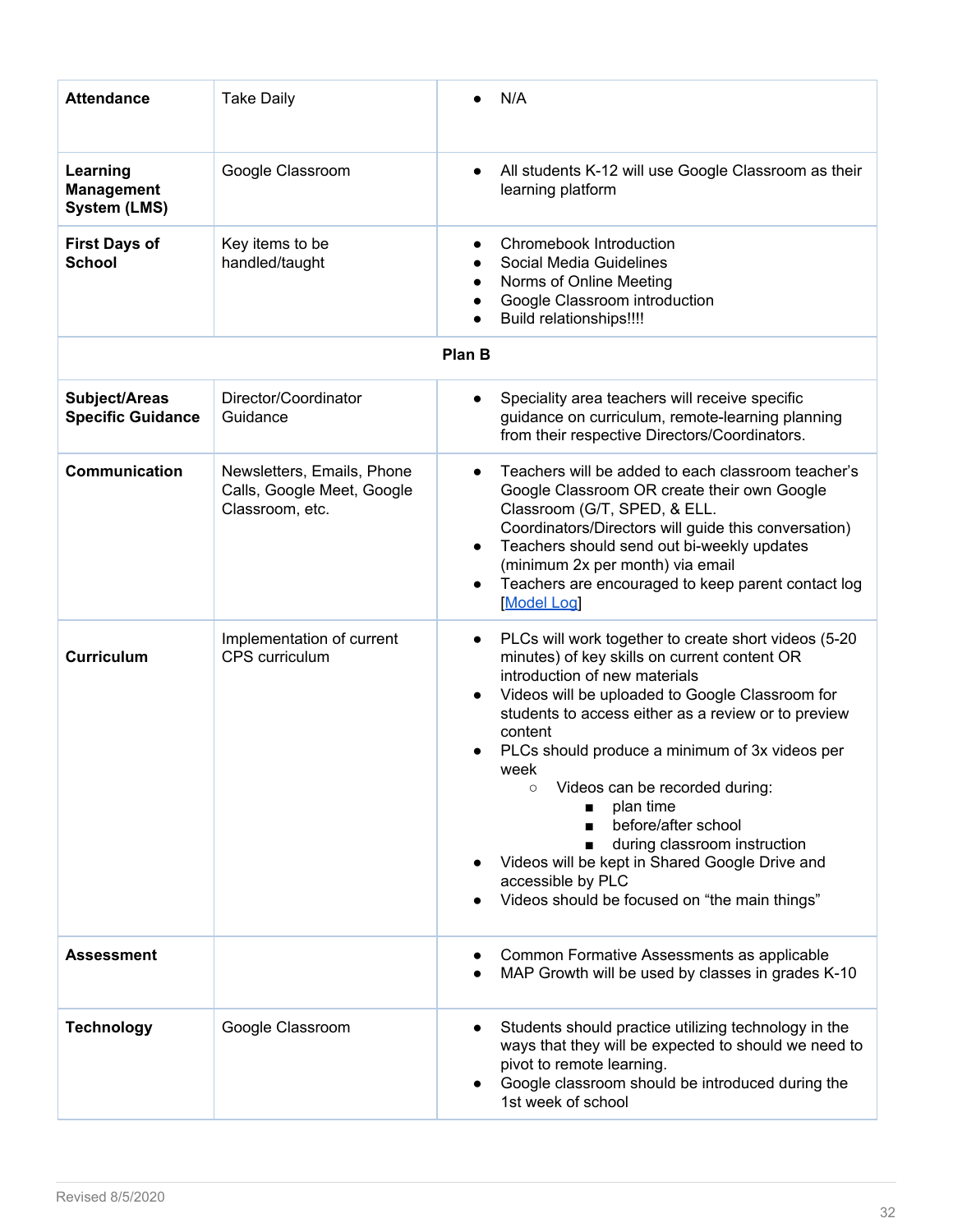|                                                      | Chromebooks                                                                 | All students will receive a Chromebook.<br>Chromebook distribution will take place during the<br>$\bullet$<br>1st week of school.<br>Schools will work with technology to develop roll-out<br>schedules.<br>There will be additional (few) Chromebooks and<br>chargers for students who forget theirs at home.                                                                                                                                                                                                                                                                                                      |
|------------------------------------------------------|-----------------------------------------------------------------------------|---------------------------------------------------------------------------------------------------------------------------------------------------------------------------------------------------------------------------------------------------------------------------------------------------------------------------------------------------------------------------------------------------------------------------------------------------------------------------------------------------------------------------------------------------------------------------------------------------------------------|
| <b>Attendance</b>                                    | <b>Take Daily</b>                                                           | N/A                                                                                                                                                                                                                                                                                                                                                                                                                                                                                                                                                                                                                 |
| Learning<br><b>Management</b><br><b>System (LMS)</b> | Google Classroom                                                            | All students K-12 will use Google Classroom as their<br>learning platform                                                                                                                                                                                                                                                                                                                                                                                                                                                                                                                                           |
| <b>First Days of</b><br><b>School</b>                | Key items to be<br>handled/taught                                           | Chromebook Introduction<br>Social Media Guidelines<br>Norms of Online Meeting<br>Google Classroom introduction<br>Build relationships!!!!                                                                                                                                                                                                                                                                                                                                                                                                                                                                           |
| Plan C                                               |                                                                             |                                                                                                                                                                                                                                                                                                                                                                                                                                                                                                                                                                                                                     |
| Subject/Areas<br><b>Specific Guidance</b>            | Director/Coordinator<br>Guidance                                            | Speciality area teachers will receive specific<br>guidance on curriculum, remote-learning planning<br>from their respective Directors/Coordinators.                                                                                                                                                                                                                                                                                                                                                                                                                                                                 |
| <b>Communication</b>                                 | Newsletters, Emails, Phone<br>Calls, Google Meet, Google<br>Classroom, etc. | Teachers will be added to each classroom teacher's<br>$\bullet$<br>Google Classroom OR create their own Google<br>Classroom (G/T, SPED, & ELL.<br>Coordinators/Directors will guide this conversation)<br>Teachers should send out bi-weekly updates<br>(minimum 2x per month) via email<br>Teachers are encouraged to keep parent contact log<br><b>Model Log</b>                                                                                                                                                                                                                                                  |
| <b>Curriculum</b>                                    | Implementation of current<br>CPS curriculum                                 | PLCs will work together to create short videos (5-20<br>minutes) of key skills on current content OR<br>introduction of new materials<br>Videos will be uploaded to Google Classroom for<br>students to access either as a review or to preview<br>content<br>PLCs should produce a minimum of 3x videos per<br>week<br>Videos can be recorded during:<br>$\circ$<br>plan time<br>$\blacksquare$<br>before/after school<br>$\blacksquare$<br>during classroom instruction<br>$\blacksquare$<br>Videos will be kept in Shared Google Drive and<br>accessible by PLC<br>Videos should be focused on "the main things" |
| <b>Assessment</b>                                    |                                                                             | Common Formative Assessments as applicable<br>MAP Growth will be used by classes in grades K-10                                                                                                                                                                                                                                                                                                                                                                                                                                                                                                                     |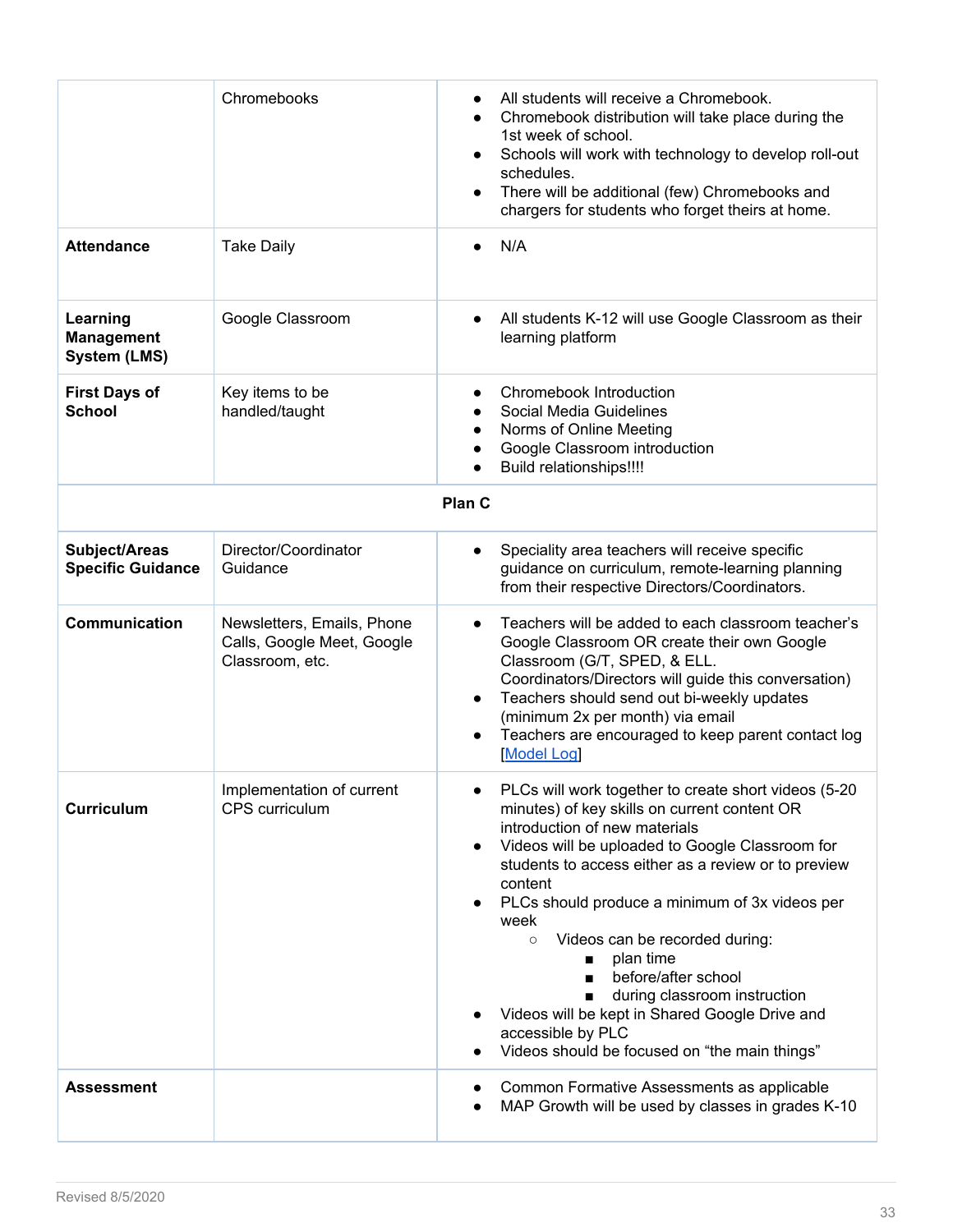| <b>Technology</b>                                    | Google Classroom                  | Students should practice utilizing technology in the<br>ways that they will be expected to should we need to<br>pivot to remote learning.<br>Google classroom should be introduced during the<br>1st week of school                                                                               |
|------------------------------------------------------|-----------------------------------|---------------------------------------------------------------------------------------------------------------------------------------------------------------------------------------------------------------------------------------------------------------------------------------------------|
|                                                      | Chromebooks                       | All students will receive a Chromebook.<br>Chromebook distribution will take place during the<br>1st week of school.<br>Schools will work with technology to develop roll-out<br>schedules.<br>There will be additional (few) Chromebooks and<br>chargers for students who forget theirs at home. |
| <b>Attendance</b>                                    | <b>Take Daily</b>                 | N/A                                                                                                                                                                                                                                                                                               |
| Learning<br><b>Management</b><br><b>System (LMS)</b> | Google Classroom                  | All students K-12 will use Google Classroom as their<br>learning platform                                                                                                                                                                                                                         |
| <b>First Days of</b><br><b>School</b>                | Key items to be<br>handled/taught | Chromebook Introduction<br>Social Media Guidelines<br>Norms of Online Meeting<br>Google Classroom introduction<br><b>Build relationships!!!!</b>                                                                                                                                                  |